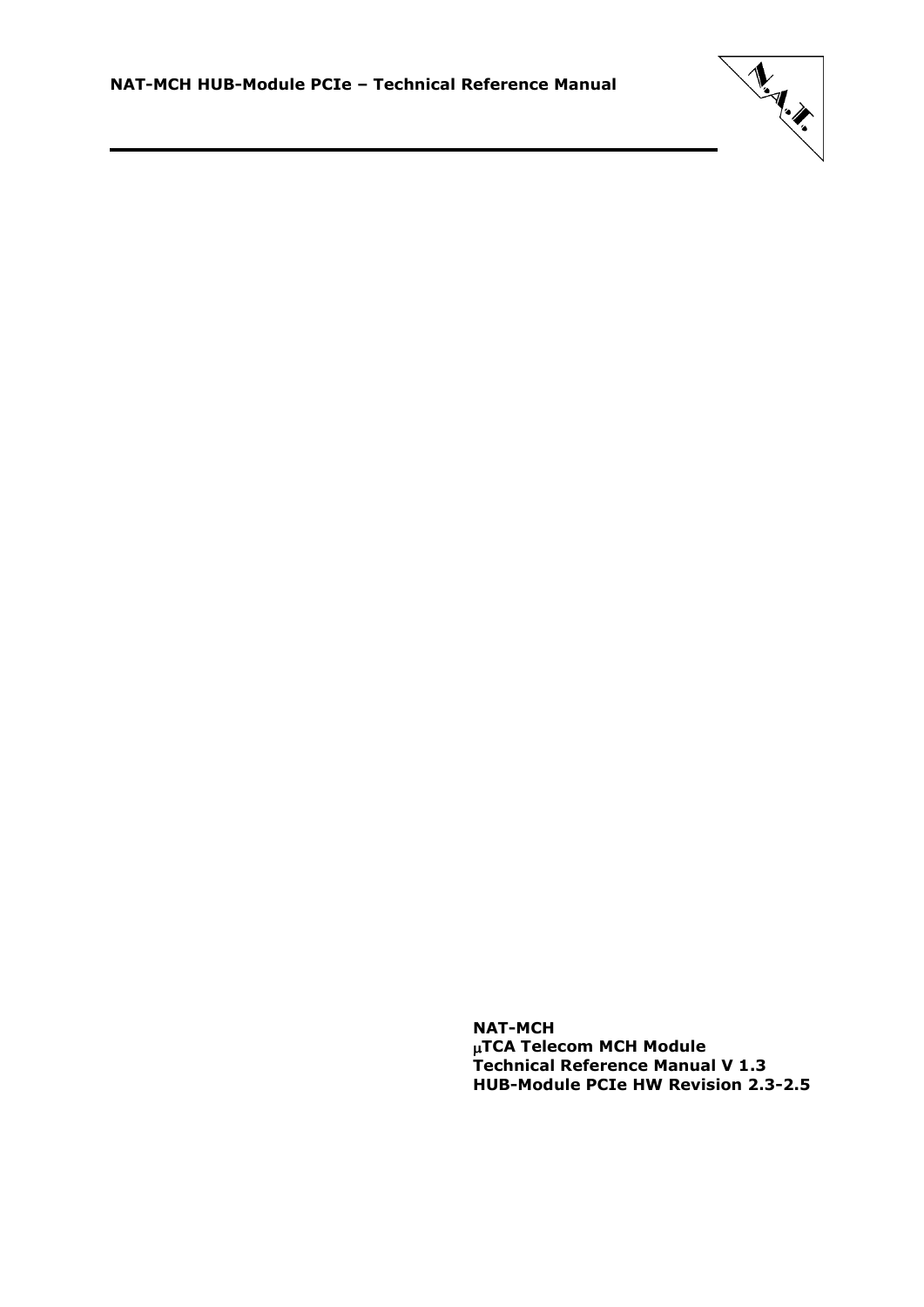

**The NAT-MCH HUB-Module PCIe has been designed by:**

**N.A.T. GmbH Konrad-Zuse-Platz 9 53227 Bonn-Oberkassel**

**Phone: +49 / 228 / 965 864 – 0**

**Internet: http://www.nateurope.com**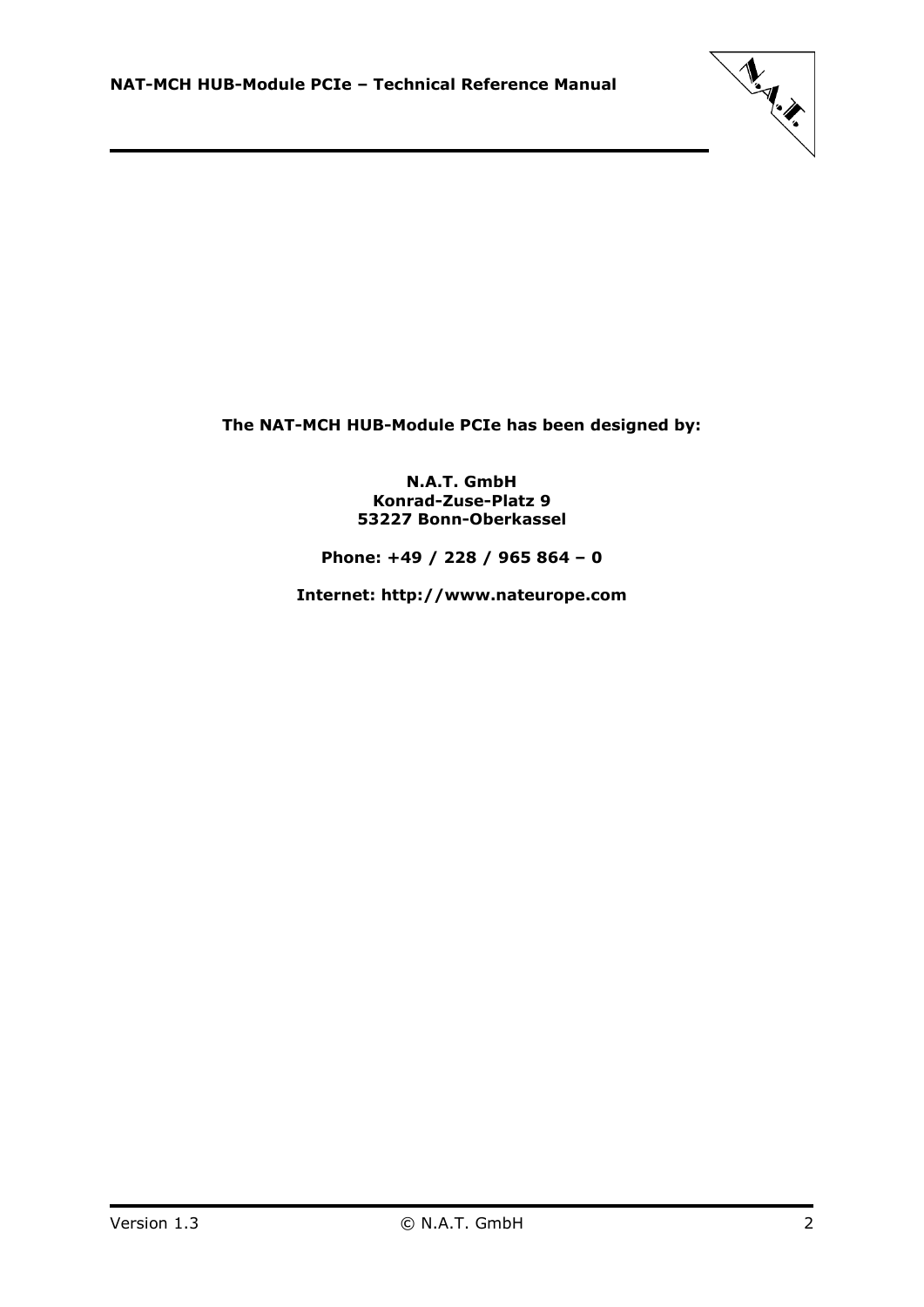

### <span id="page-2-0"></span>**Disclaimer**

The following documentation, compiled by N.A.T. GmbH (henceforth called N.A.T.), represents the current status of the product's development. The documentation is updated on a regular basis. Any changes which might ensue, including those necessitated by updated specifications, are considered in the latest version of this documentation. N.A.T. is under no obligation to notify any person, organization, or institution of such changes or to make these changes public in any other way.

We must caution you, that this publication could include technical inaccuracies or typographical errors.

N.A.T. offers no warranty, either expressed or implied, for the contents of this documentation or for the product described therein, including but not limited to the warranties of merchantability or the fitness of the product for any specific purpose.

In no event will N.A.T. be liable for any loss of data or for errors in data utilization or processing resulting from the use of this product or the documentation. In particular, N.A.T. will not be responsible for any direct or indirect damages (including lost profits, lost savings, delays or interruptions in the flow of business activities, including but not limited to, special, incidental, consequential, or other similar damages) arising out of the use of or inability to use this product or the associated documentation, even if N.A.T. or any authorized N.A.T. representative has been advised of the possibility of such damages.

The use of registered names, trademarks, etc. in this publication does not imply, even in the absence of a specific statement, that such names are exempt from the relevant protective laws and regulations (patent laws, trade mark laws, etc.) and therefore free for general use. In no case does N.A.T. guarantee that the information given in this documentation is free of such third-party rights.

Neither this documentation nor any part thereof may be copied, translated, or reduced to any electronic medium or machine form without the prior written consent from N.A.T. GmbH.

This product (and the associated documentation) is governed by the N.A.T. General Conditions and Terms of Delivery and Payment.

### **Note:**

**The release of the Hardware Manual is related to a certain HW board revision given in the document title. For HW revisions earlier than the one given in the document title please contact N.A.T. for the corresponding older Hardware Manual release.**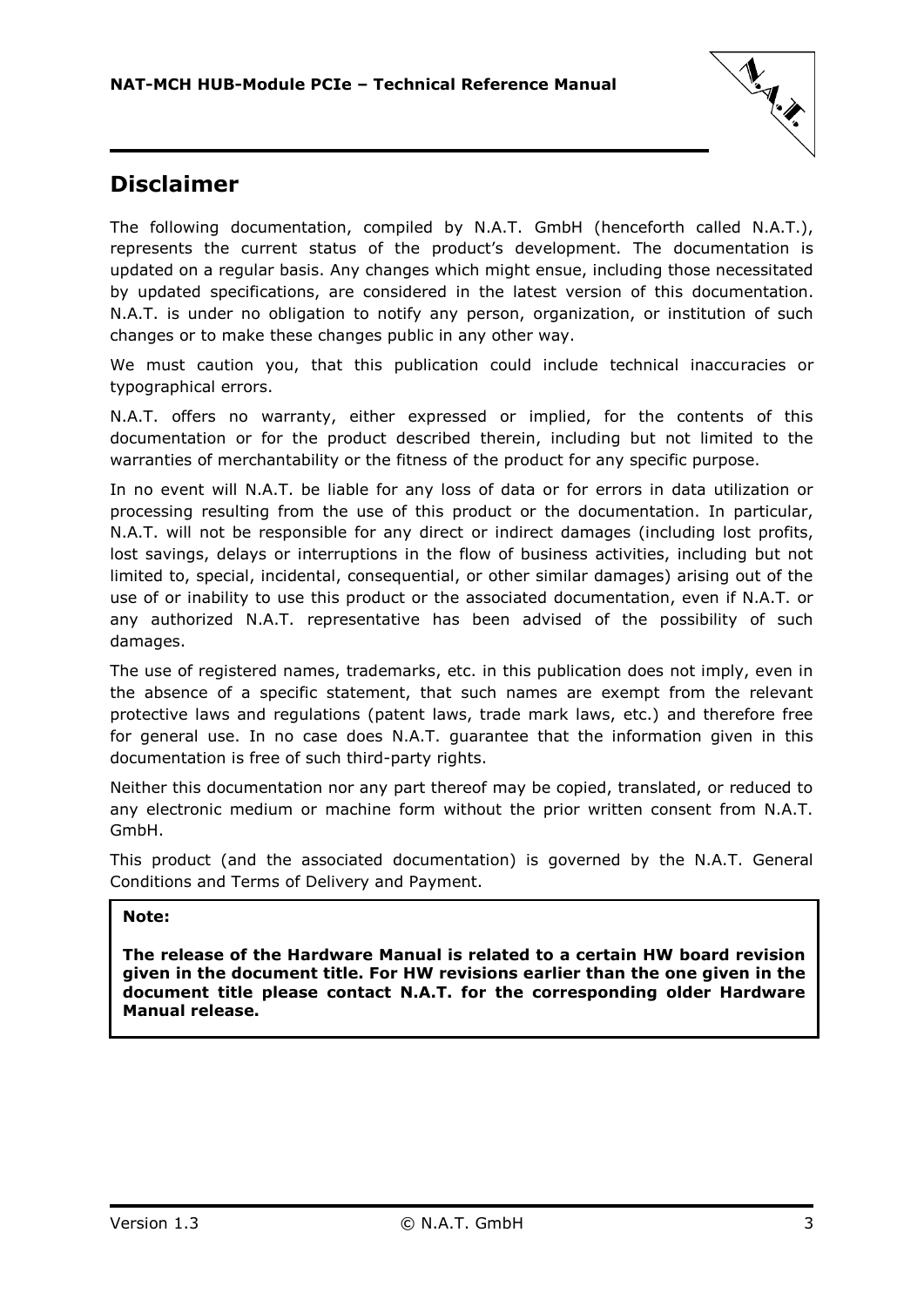

# <span id="page-3-0"></span>**Table of Contents**

| 1                 |                                              |  |
|-------------------|----------------------------------------------|--|
| $\overline{2}$    |                                              |  |
| 2.1               |                                              |  |
| 2.2<br>2.3        |                                              |  |
| 3                 |                                              |  |
| 3.1<br>3.2<br>3.3 |                                              |  |
| 3.4               |                                              |  |
| 3.5               |                                              |  |
| 3.6<br>3.7        |                                              |  |
| 4                 |                                              |  |
|                   |                                              |  |
| 4.1<br>4.2        |                                              |  |
| 4.2.1             |                                              |  |
| 4.2.2<br>4.2.3    | CON3: Connector to NAT-MCH CLK/BASE-Module20 |  |
| 4.2.4             |                                              |  |
| 4.2.5             |                                              |  |
| 5                 |                                              |  |
| 5.1               |                                              |  |
|                   | 5.1.1<br>5.1.2                               |  |
| 5.2               |                                              |  |
| 5.3               |                                              |  |
| 5.3.1             |                                              |  |
| 5.3.2<br>5, 3, 3  |                                              |  |
|                   |                                              |  |
|                   |                                              |  |
| 6                 |                                              |  |
| 7                 |                                              |  |
| 7.1<br>7.2        |                                              |  |
| 7.2.1             |                                              |  |
| 7.2.2<br>7.2.3    |                                              |  |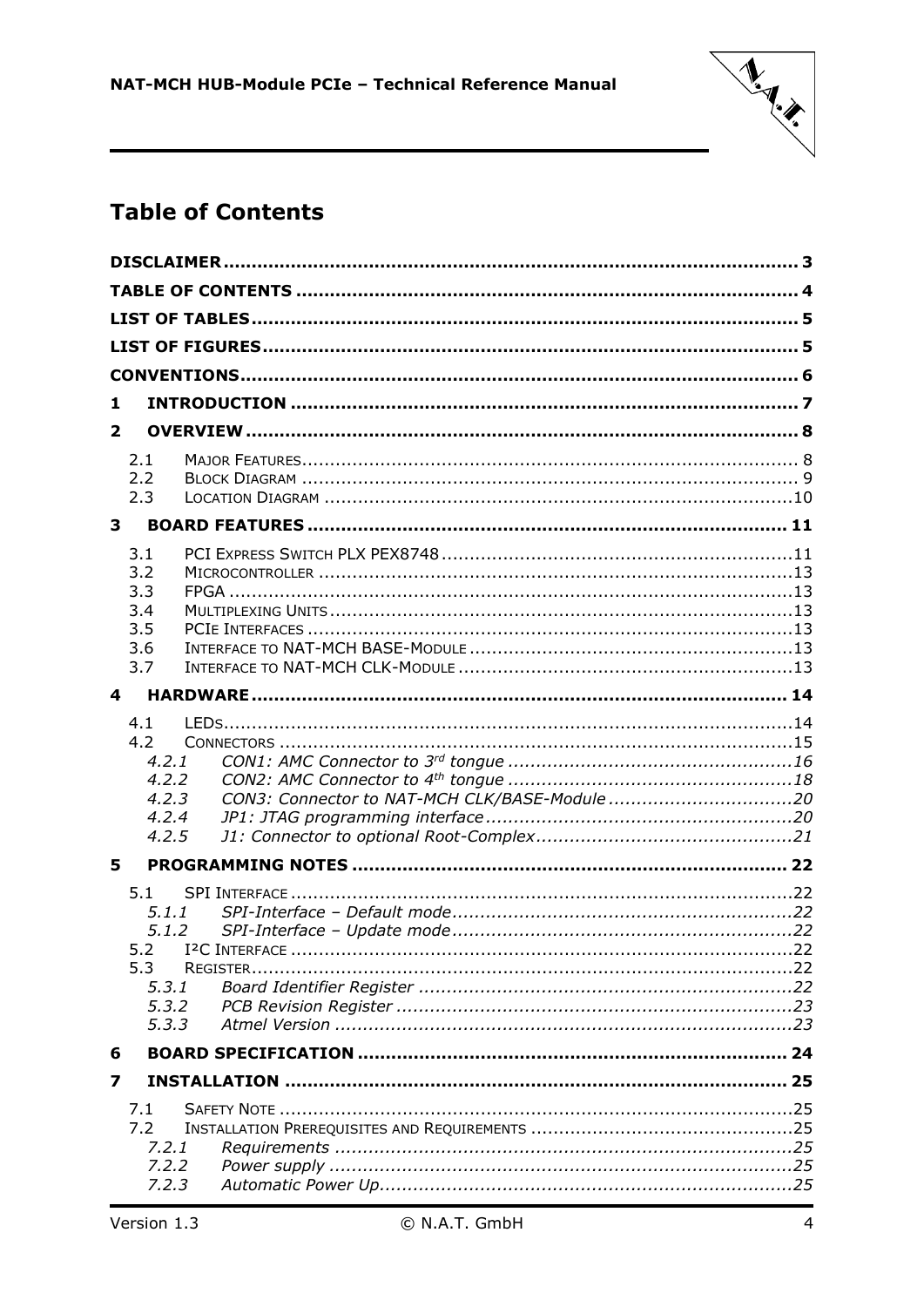

|   | 7.3.1 |  |
|---|-------|--|
|   | 7.3.2 |  |
|   | 7.3.3 |  |
|   | 7.3.4 |  |
|   | 7.3.5 |  |
| 8 |       |  |
|   |       |  |
|   |       |  |
|   |       |  |

# <span id="page-4-0"></span>**List of Tables**

| Table 3: Switch Lanes to AMC port mapping for X4-Link on a standard MicroTCA- |  |
|-------------------------------------------------------------------------------|--|
|                                                                               |  |
|                                                                               |  |
| Table 5: CON1: AMC Connector to 3 <sup>rd</sup> tongue - Pin Assignment16     |  |
|                                                                               |  |
| Table 7: CON3: Connector to NAT-MCH CLK/BASE-Module - Pin Assignment 20       |  |
| Table 8: J1: Connector to optional Root-Complex - Pin Assignment21            |  |
|                                                                               |  |
|                                                                               |  |
|                                                                               |  |
|                                                                               |  |
|                                                                               |  |

# <span id="page-4-1"></span>**List of Figures**

| Figure 3: NAT-MCH HUB-Module PCIe - Location Diagram (top)10    |  |
|-----------------------------------------------------------------|--|
| Figure 4: NAT-MCH HUB-Module PCIe - Location Diagram (bottom)10 |  |
|                                                                 |  |
| Figure 6: NAT-MCH HUB-Module PCIe - Connectors (bottom) 15      |  |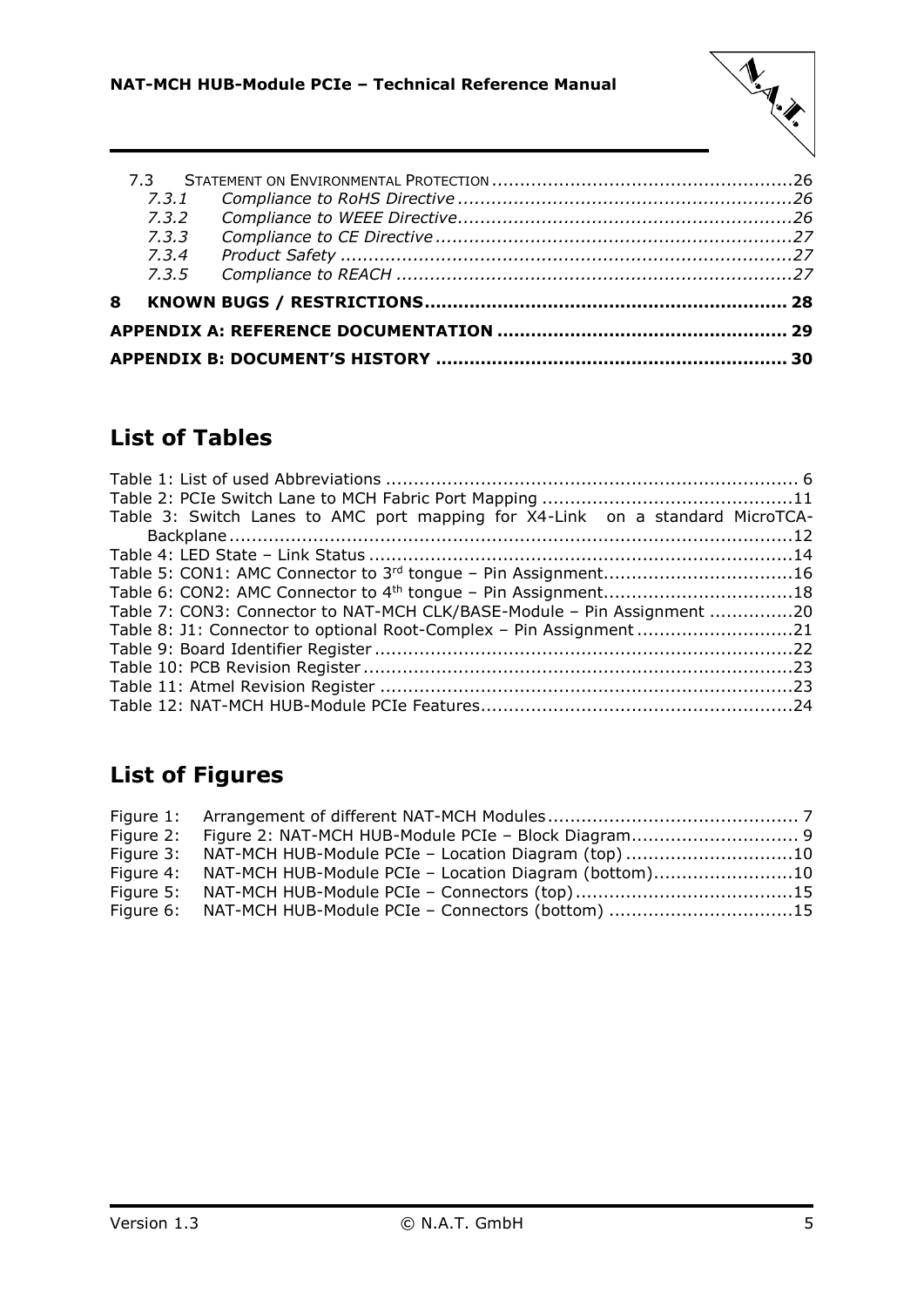

# <span id="page-5-0"></span>**Conventions**

If not otherwise specified, addresses and memory maps are written in hexadecimal notation, identified by 0x.

<span id="page-5-1"></span>The following table gives a list of the abbreviations used in this document:

| <b>Abbreviation</b> | <b>Description</b>                                        |
|---------------------|-----------------------------------------------------------|
| <b>AMC</b>          | Advanced Mezzanine Card                                   |
| b                   | bit, binary                                               |
| B                   | byte                                                      |
| ColdFire            | MCF5470                                                   |
| <b>CPU</b>          | Central Processing Unit                                   |
| CU                  | Cooling Unit                                              |
| <b>DMA</b>          | <b>Direct Memory Access</b>                               |
| E <sub>1</sub>      | 2.048 Mbit G.703 Interface                                |
| <b>FLASH</b>        | Programmable ROM                                          |
| <b>FRU</b>          | Field Replaceable Unit                                    |
| J1                  | 1,544 Mbit G.703 Interface (Japan)                        |
| K                   | kilo (factor 400 in hex, factor 1024 in decimal)          |
| LIU                 | Line Interface Unit                                       |
| M                   | mega (factor 10,0000 in hex, factor 1,048,576 in decimal) |
| <b>MCH</b>          | µTCA Carrier Hub                                          |
| <b>MHz</b>          | 1,000,000 Herz                                            |
| µTCA                | Micro Telecommunications Computing Architecture           |
| PCIe                | <b>PCI Express</b>                                        |
| PCI                 | Peripheral Component Interconnect                         |
| <b>PM</b>           | Power Manager                                             |
| <b>RAM</b>          | Random Access Memory                                      |
| <b>ROM</b>          | Read Only Memory                                          |
| <b>SDRAM</b>        | Synchronous Dynamic RAM                                   |
| <b>SSC</b>          | Spread Spectrum Clock                                     |
| T1                  | 1,544 Mbit G.703 Interface (USA)                          |

### Table 1: List of used Abbreviations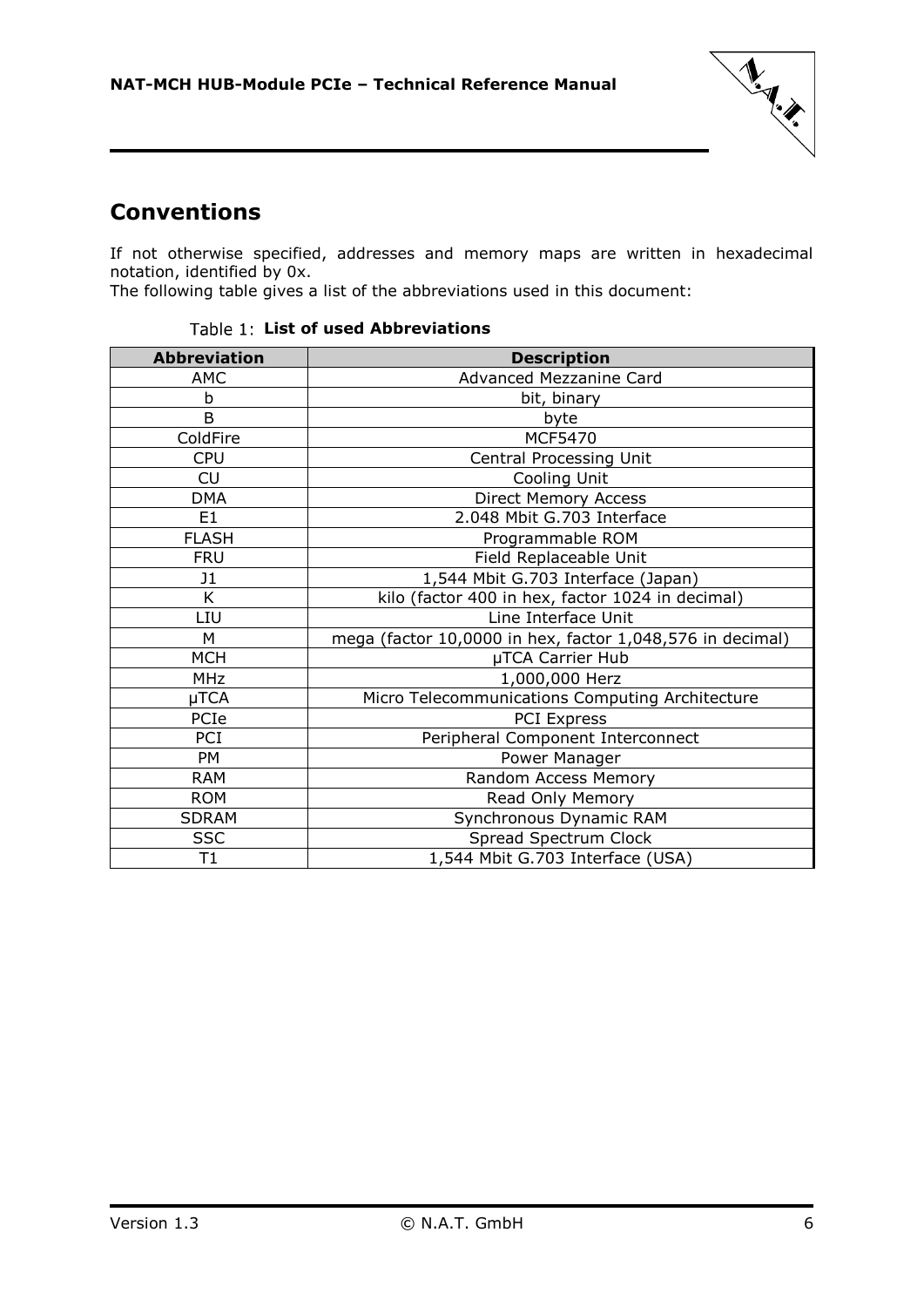

# <span id="page-6-0"></span>**1 Introduction**

The **NAT-MCH** consists of a **BASE-Module**, which can be expanded with additional PCBs. The **BASE-Module** satisfies the basic requirements of the MicroTCA Specification for a MicroTCA Carrier Hub. The main capabilities of the **BASE-Module** are:

- management of up to 12 AMCs, two cooling units (CUs) and one or more power modules (PMs)
- Gigabit Ethernet Hub Function for Fabric A (up to 12 AMCs) and for the Update Fabric A to a second (redundant) **NAT-MCH**

To meet also the optional requirements of the MicroTCA specification, a **CLK-Module** and different **HUB-Modules** are available. With the **CLK-Module** the following functions can be enabled:

generation and distribution of synchronized clock signals for up to 12 AMCs

Through the extension of the **NAT-MCH** with a **HUB-Module**, hub functions for fabric D to G can be enabled. With the different versions the customers have the opportunity to choose a **HUB-Module** that fits best to their applications. The versions differ in:

- max. number of supported AMCs ( up to 6 / up to 12)
	- supported protocols:
		- o PCI Express
		- o Serial Rapid IO
		- o 10Gigabit Ethernet

The features of the individual modules are described in more detail in the corresponding Technical Reference Manuals.

<span id="page-6-1"></span>A general arrangement of the different modules of a **NAT-MCH** is shown in the following figure





This Technical Reference Manual describes the **NAT-MCH HUB-Module PCIe**. In addition to the **CLK-Module** it can be mounted on the **NAT-MCH BASE-Module**. With the **NAT-MCH HUB-Module PCIe** the 3rd tongue and 4th tongue of the **NAT-MCH** connector to the MicroTCA backplane is installed.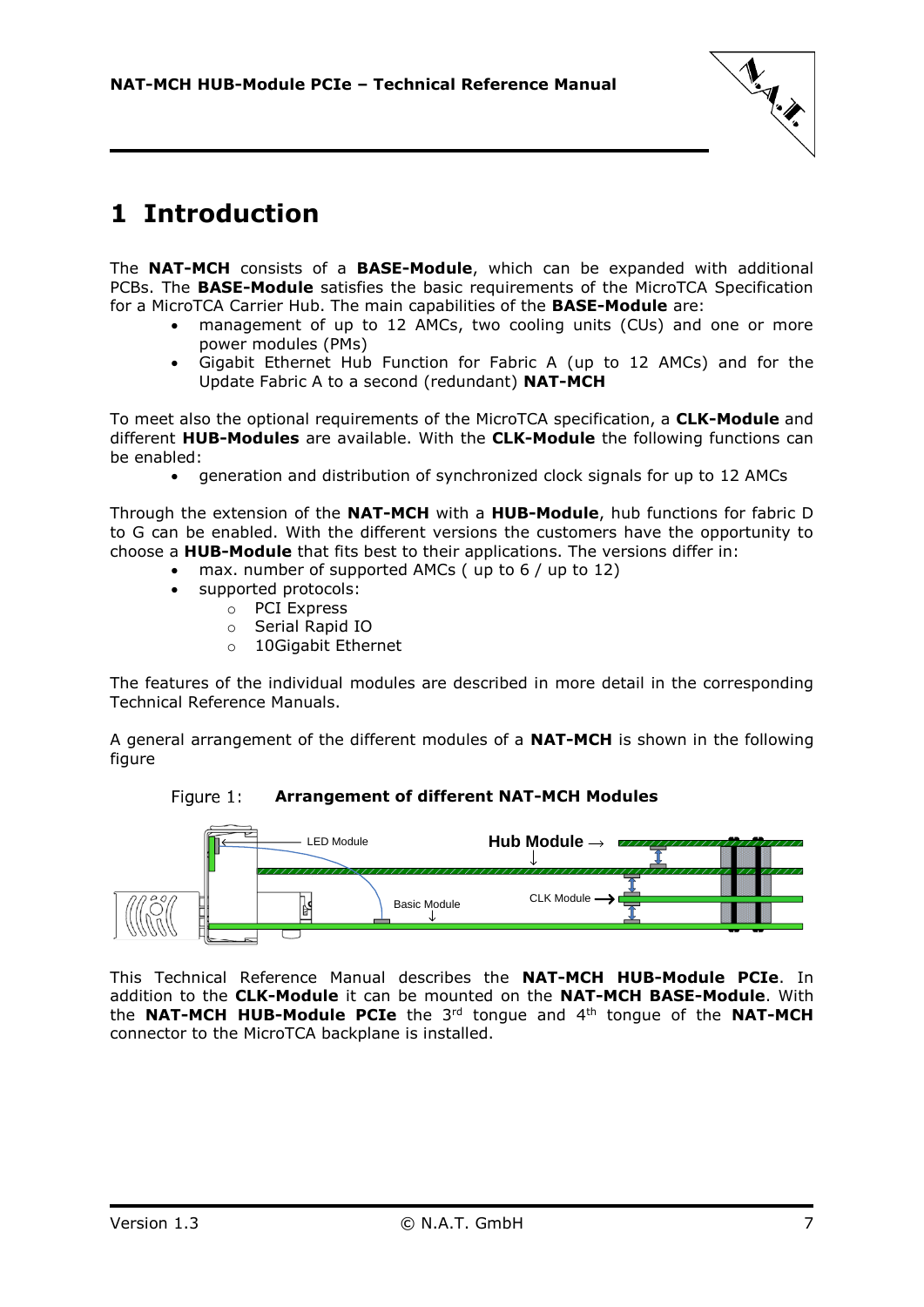

# <span id="page-7-0"></span>**2 Overview**

### <span id="page-7-1"></span>*2.1 Major Features*

- PLX PEX8748 PCI Express switch
	- connection to AMC 1-6 (via  $3^{rd}$  tongue) and to AMC 7-12 (via  $4^{th}$  tongue)
	- non-blocking switching at full line rate
	- Quality of Service (QoS)
	- 2 virtual cannels and 8 traffic classes per port supported
	- Configuration of one of all 12 AMC ports as transparent and nontransparent upstream port each
- Atmel ATmega1284 microcontroller
	- Configuration of PCIe switch
		- Support of Hot-Swap functionality
- Lattice MachXO2 FPGA
	- Support of Hot-Plug functionality for each AMC-Slot
	- Two PI3PCIE3412 multiplexing units
		- Connection to AMC 12 (via  $4<sup>th</sup>$  tongue)
		- Switching between AMC 12 and optional Root Complex (double-width **NAT-MCH BASE-Module** only)
- PCIe x1 and x4 switching function
	- Connection of fabrics D to G of up to 6 AMCs (**NAT-MCH HUB-Module PCIe x24)**
	- Connection of fabrics D to G of up to 12 AMCs (**NAT-MCH HUB-Module PCIe x48)**
	- Connection to optional Root Complex (double-width **NAT-MCH BASE-Module** only)
- Clustering support up too six clusters can be operated individually, each having its own Root Complex
- PCIe compliant Spread Spectrum Clocking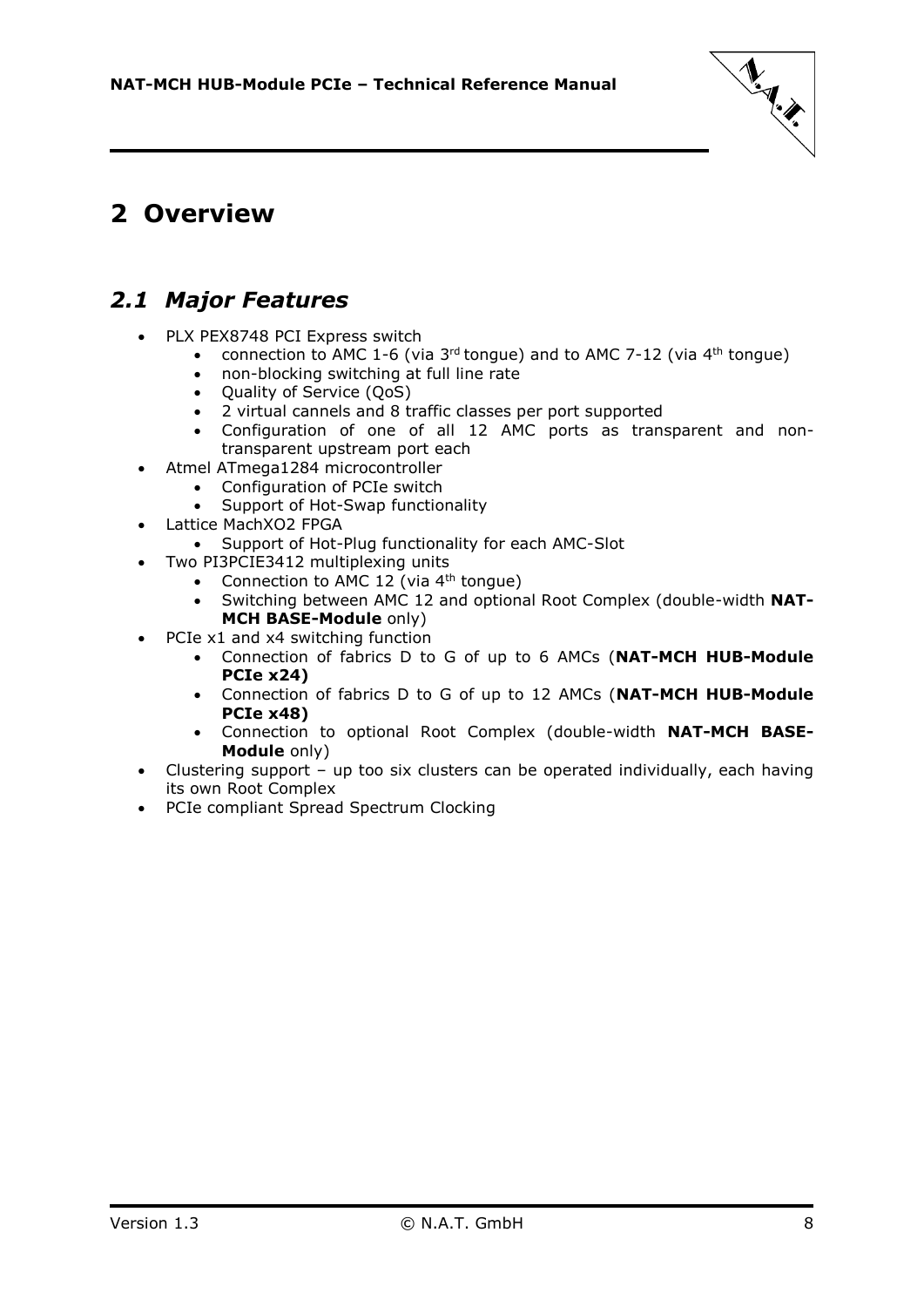

# <span id="page-8-0"></span>*2.2 Block Diagram*

<span id="page-8-1"></span>The following figure shows a block diagram of the **NAT-MCH HUB-Module PCIe**.



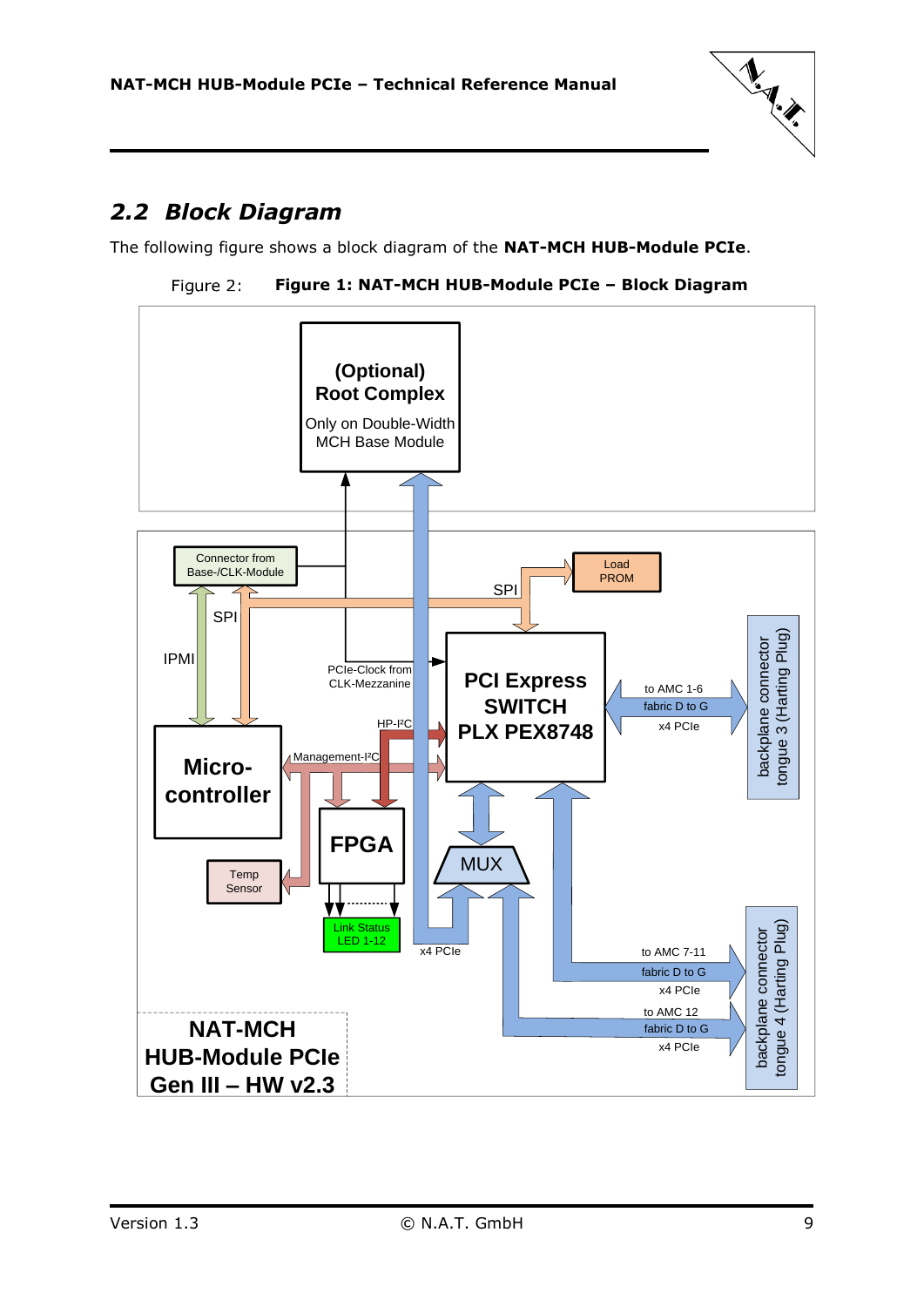

# <span id="page-9-0"></span>*2.3 Location Diagram*

<span id="page-9-1"></span>The following location diagram of the **NAT-MCH HUB-Module PCIe** shows the position of important components.





Figure 4: **NAT-MCH HUB-Module PCIe – Location Diagram (bottom)**

<span id="page-9-2"></span>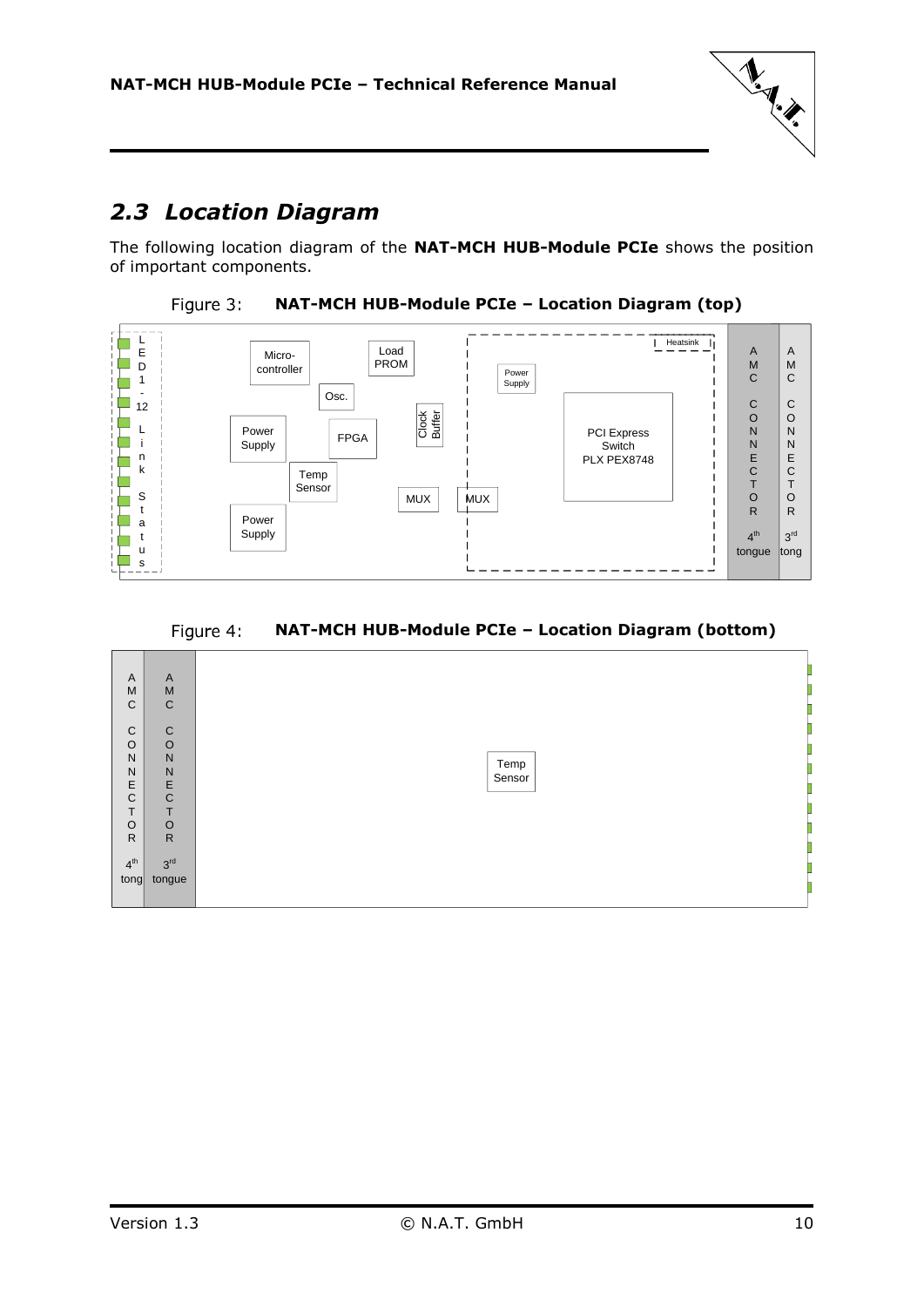

# <span id="page-10-0"></span>**3 Board Features**

The **NAT-MCH HUB-Module PCIe** is divided into a number of functional blocks, which are described in the following paragraphs.

# <span id="page-10-1"></span>*3.1 PCI Express Switch PLX PEX8748*

The **NAT-MCH HUB-Module PCIe** is equipped with a PLX PEX8748 PCI Express switch, which provides non-blocking switching at full line rate. Quality of Service (QoS) is provided by the PEX8748, supporting 2 virtual cannels and 8 traffic classes per port. One of all ports can be configured as transparent upstream port, and one of all ports can be configured as non-transparent upstream port.

The PCI Express Switch PEX8748 can be configured by strapping pins, by loading an EEPROM, or by PCI Express messages from a host. A standard configuration is done by the microprocessor and resistors by setting the strapping pins. The values of the strapping signals that are connected to the microcontroller can be controlled by programming a register in the microcontroller.

These standard settings can be changed by reading the EEPROM after a reset, or by receiving PCI Express messages from a host.

The EEPROM contains basic configuration information for the PCIe switch as well as user settings, e.g. upstream port settings. The user settings can be changed by the CPU on the **NAT-MCH BASE-Module**.

The /PERST pin is also connected to the microcontroller. The value of this pin can also be controlled by programming a register in the microcontroller.

The PLX PEX8748 supports 12 ports, per default with 4 lanes (PCIe x4). As shown in the following tables a certain switch port is not constrained to the according AMC port or MCH fabric.

<span id="page-10-2"></span>

| <b>Switch Lanes</b> | <b>MCH Fabric</b> |
|---------------------|-------------------|
| 0                   | $G-4$             |
|                     | $F-4$             |
| $\overline{2}$      | $E-4$             |
| 3                   | $D-4$             |
| 4                   | $G-3$             |
| 5                   | $F-3$             |
| 6                   | $E-3$             |
| 7                   | $D-3$             |
| 8                   | $G-2$             |
| 9                   | $F-2$             |
| 10                  | $E-2$             |
| 11                  | $D-2$             |
| 12                  | $G-1$             |
| 13                  | $F-1$             |
| 14                  | $E-1$             |
| 15                  | $D-1$             |

**PCIe Switch Lane to MCH Fabric Port Mapping**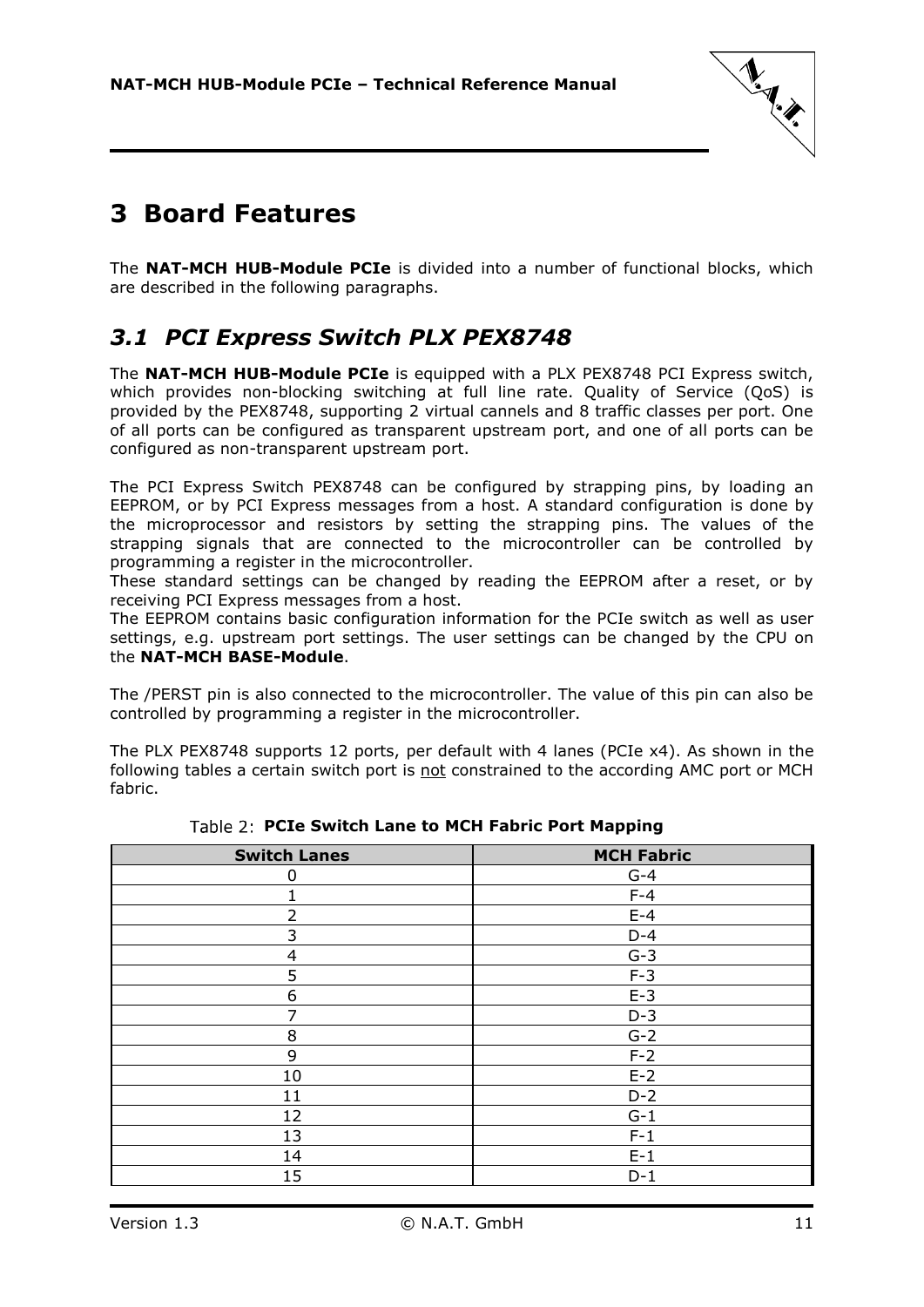

| <b>Switch Lanes</b> | <b>MCH Fabric</b>              |
|---------------------|--------------------------------|
| 16                  | $D-5$                          |
| 17                  | $E-5$                          |
| 18                  | $F-5$                          |
| 19                  | $G-5$                          |
| 20                  | $D-6$                          |
| 21                  | $E-6$                          |
| 22                  | $F-6$                          |
| 23                  | $G-6$                          |
| 24                  | $D-11$                         |
| 25                  | $E-11$                         |
| 26                  | $F-11$                         |
| 27                  | $G-11$                         |
| 28                  | D-12 / Root Complex (opt.)     |
| 29                  | E-12 / Root Complex (opt.)     |
| 30                  | $F-12/$<br>Root Complex (opt.) |
| 31                  | G-12 / Root Complex (opt.)     |
| 32                  | $G-10$                         |
| 33                  | $F-10$                         |
| 34                  | $E-10$                         |
| 35                  | $D-10$                         |
| $\overline{36}$     | $G-9$                          |
| 37                  | $F-9$                          |
| 38                  | $E-9$                          |
| 39                  | $D-9$                          |
| 40                  | $G-8$                          |
| 41                  | $F-8$                          |
| $\overline{42}$     | $E-8$                          |
| 43                  | $D-8$                          |
| 44                  | $G-7$                          |
| 45                  | $F-7$                          |
| 46                  | $E-7$                          |
| 47                  | $D-7$                          |

### Table 3: Switch Lanes to AMC port mapping for X4-Link **on a standard MicroTCA-Backplane**

<span id="page-11-0"></span>

| <b>Switch Port (Lanes)</b> | <b>AMC Slot #</b>        |
|----------------------------|--------------------------|
| $-3)$<br>Ό                 |                          |
| (4 – 7)                    |                          |
| $2(8-11)$                  |                          |
| $3(12 - 15)$               |                          |
| $8(16-19)$                 |                          |
| $9(20 - 23)$               | 6                        |
| $10(24 - 27)$              | 11                       |
| $(28 - 31)$<br>11          | 12 / Root Complex (opt.) |
| $16(32 - 35)$              | 10                       |
| 17 (36 – 39)               | 9                        |
| $-43$<br>18 (40            | 8                        |
| 19<br>$(44 - 47)$          |                          |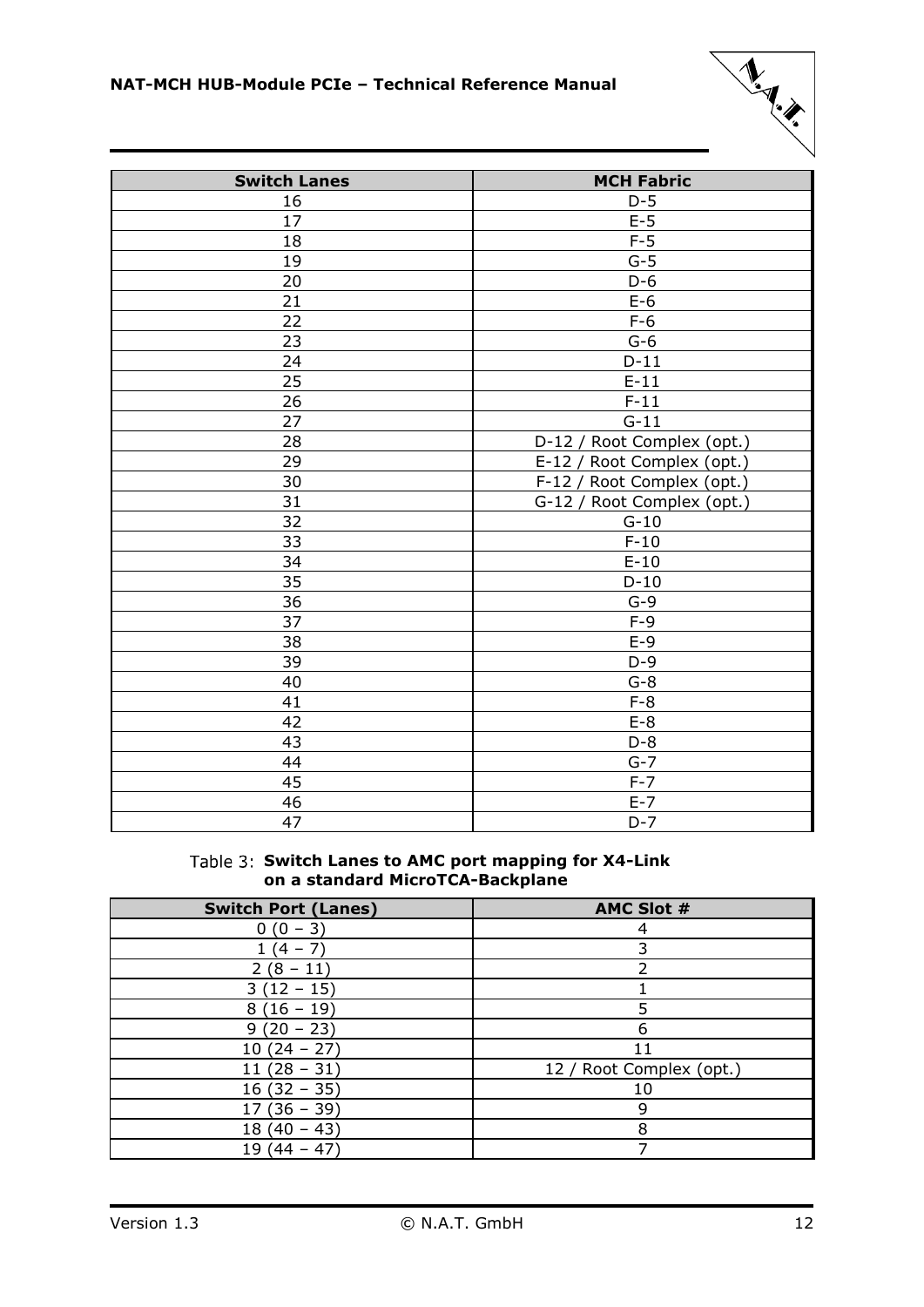

# <span id="page-12-0"></span>*3.2 Microcontroller*

For configuration of the PCIe switch and for providing hot-swap functionality, an 8-bit Atmel microcontroller resides on the **NAT-MCH HUB-Module PCIe**. The microcontroller can be updated by the CPU on the **NAT-MCH BASE-Module** via SPI interface. Normal communication between the CPU and the microcontroller is done by IPMI messages over the I²C interface.

The strapping options and the reset signal of the switch can be controlled by programming registers in the microcontroller. Also the PCIe Hot-Plug signals can be served by the microcontroller.

Furthermore, three temperature sensors are connected to a second I²C bus of the microcontroller. The microcontroller makes these sensors accessible to the CPU on the **NAT-MCH BASE-Module** via IPMI.

# <span id="page-12-1"></span>*3.3 FPGA*

The Lattice MachXO2 FPGA is used to emulate a set of  $I^2C$  port expanders that the PLX switch normally uses to extend its pins for PCIe Hotplug support on all ports. The FPGA implements an  $I^2C$  interface towards the PLX switch and behaves as if there were 12  $I^2C$ port expenders connected.

Further it implements a second interface towards the Atmel µC, so that the Hotplug signals finally can be exchanged with the MCH main firmware.

# <span id="page-12-2"></span>*3.4 Multiplexing Units*

There are two PCIe Gen3 compliant multiplexing chips (each can switch two lanes) used to switch the four lanes going towards AMC12 to the double-width **NAT-MCH BASE-Module.** From the **BASE-Module** these lanes connect to an optional PCIe-capable module connected as RTM to the double-width **BASE-Module**.

# <span id="page-12-3"></span>*3.5 PCIe Interfaces*

The **NAT-MCH HUB-Module PCIe** implements interfaces to connect fabrics D to G of up to 12 AMCs or an optional Root Complex, which is only available on a double-width **NAT-MCH BASE-Module**, instead of the 12th AMC.

# <span id="page-12-4"></span>*3.6 Interface to NAT-MCH BASE-Module*

The Microcontroller on the **NAT-MCH HUB-Module PCIe** can be updated by the CPU on the **NAT-MCH BASE-Module** via SPI interface. Normal communication between Microprocessor and CPU is done by IPMI messages via I²C interface.

A configuration EEPROM for the PCIe Switch resides on the **NAT-MCH HUB-Module PCIe**. This EEPROM can be programmed / updated by the CPU of the **NAT-MCH BASE-Module** via SPI interface.

# <span id="page-12-5"></span>*3.7 Interface to NAT-MCH CLK-Module*

The **NAT-MCH CLK-Module** can provide the 100 MHz PCI Express compliant clock signal to the **NAT-MCH HUB-Module PCIe**.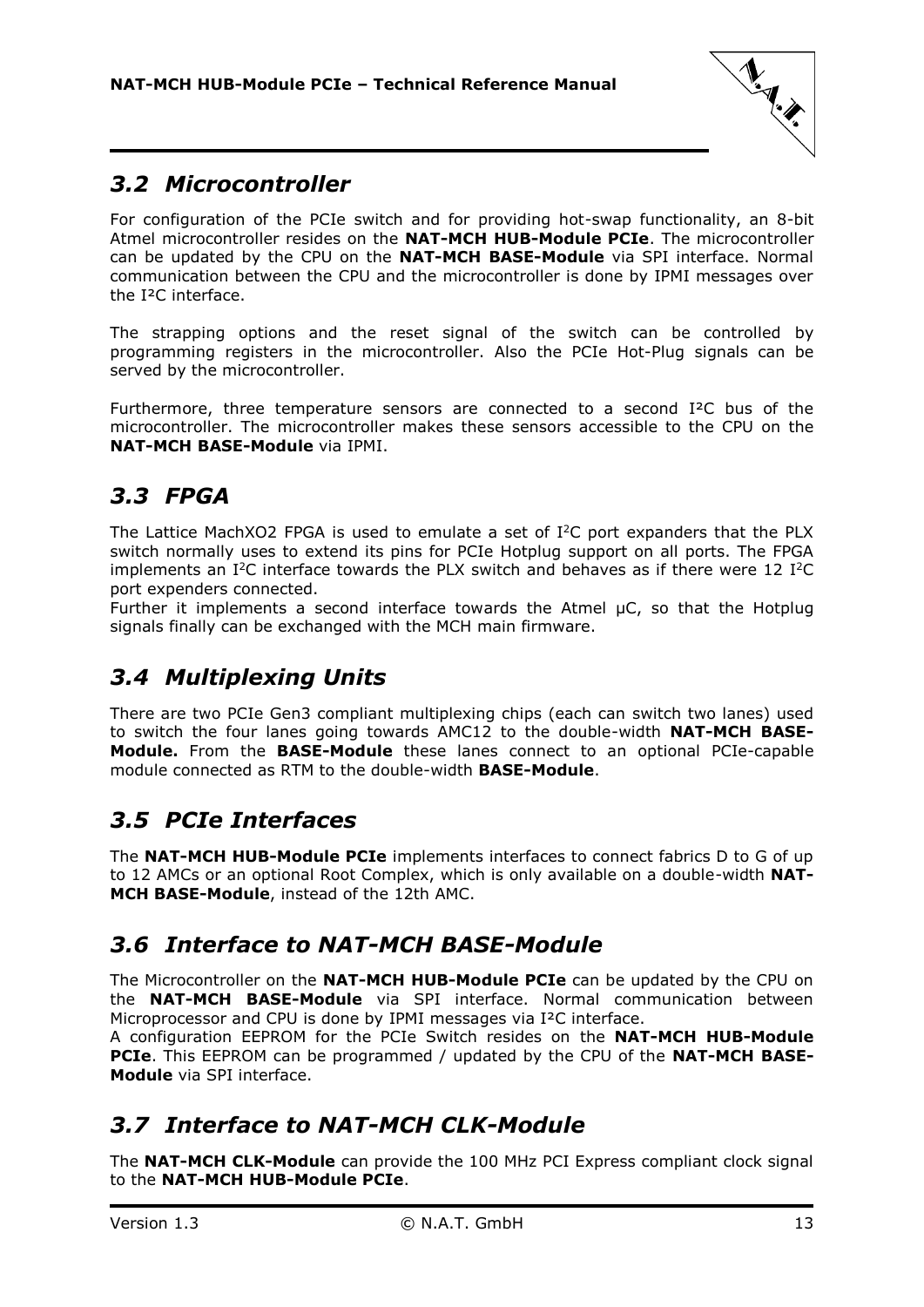

# <span id="page-13-0"></span>**4 Hardware**

# <span id="page-13-1"></span>*4.1 LEDs*

<span id="page-13-2"></span>The **NAT-MCH HUB-Module PCIe** features 12 green LEDs which reflect the PCIe Link Status. They can take the following states:

### **LED State – Link Status**

| $LED(1-12)$ State            | <b>Link Status</b>         |
|------------------------------|----------------------------|
| OFF                          | No PCIe link established   |
| SLOW BLINK (1 blink/second)  | PCIe GEN1 Link (2.5 GBaud) |
| FAST BLINK (2 blinks/second) | PCIe GEN2 Link (5 GBaud)   |
| SOLID ON                     | PCIe GEN3 (8 GBaud)        |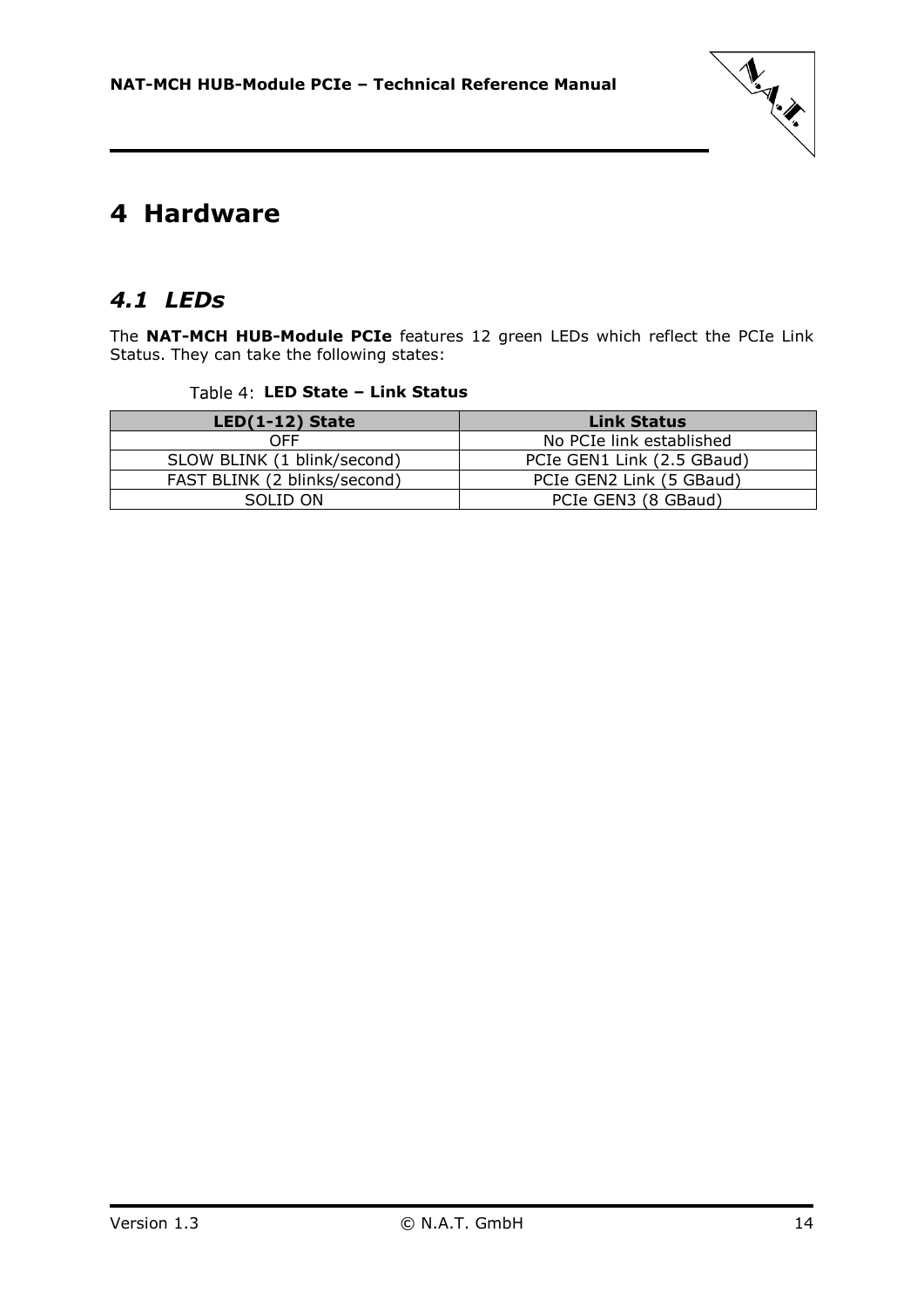

# <span id="page-14-0"></span>*4.2 Connectors*



<span id="page-14-1"></span>

#### Figure 6: **NAT-MCH HUB-Module PCIe – Connectors (bottom)**

<span id="page-14-2"></span>

Please refer to the following tables to look up the pin assignment of the **NAT-MCH HUB-Module PCIe**.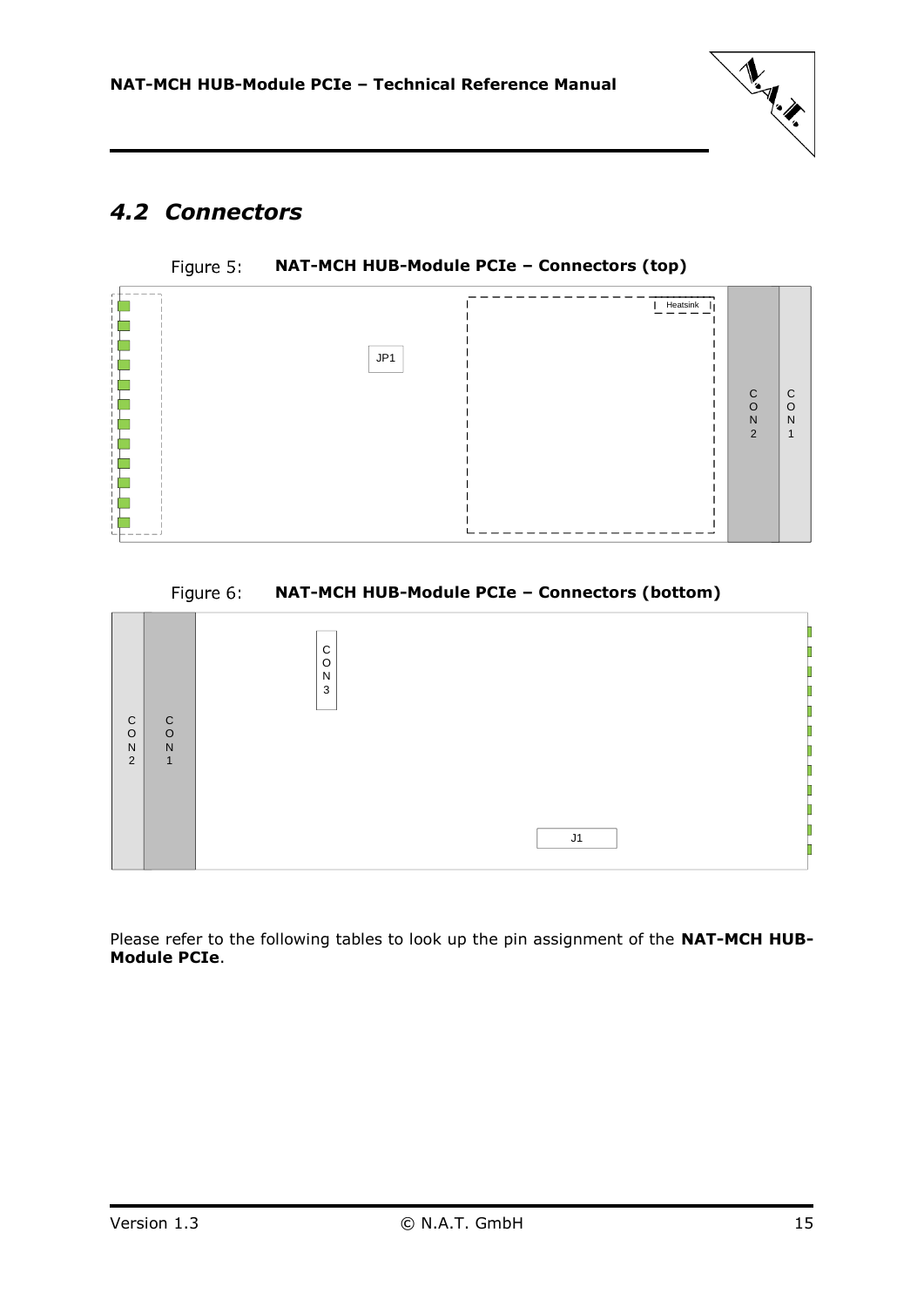

#### <span id="page-15-1"></span><span id="page-15-0"></span>*4.2.1 CON1: AMC Connector to 3rd tongue*

#### **Pin # MCH-Signal MCH-Signal Pin #** 1 GND | GND | 170 2 | RSVD | RSVD | 169 RSVD RSVD 168 4 | GND | GND | 167 5 | RSVD | RSVD | 166 RSVD RSVD 165 7 | GND | GND | 164 8 | NC | NC | 163 9 | NC | NC- | 162 10 | GND | GND 161 11 | NC | NC | 160 12 | NC NC 159 GND GND 158 TxFD1+ RxFD1+ 157 TxFD1- RxFD1- 156 GND GND 155 TxFE1+ RxFE1+ 154 TxFE1- RxFE1- 153 GND GND 152 TxFF1+ RxFF1+ 151 TxFF1- RxFF1- 150 22 | GND | GND | 149 TxFG1+ RxFG1+ 148 TxFG1- RxFG1- 147 GND GND 146 TxFD2+ RxFD2+ 145 TxFD2- RxFD2- 144 GND GND 143 TxFE2+ RxFE2+ 142 TxFE2- RxFE2- 141 GND GND 140 TxFF2+ RxFF2+ 139 TxFF2- RxFF2- 138 GND GND 137 TxFG2+ RxFG2+ 136 TxFG2- RxFG2- 135 GND GND 134 TxFD3+ RxFD3+ 133 TxFD3- RxFD3- 132 GND GND 131 TxFE3+ RxFE3+ 130 TxFE3- RxFE3- 129 GND GND 128 TxFF3+ RxFF3+ 127 TxFF3- RxFF3- 126

#### **CON1: AMC Connector to 3rd tongue – Pin Assignment**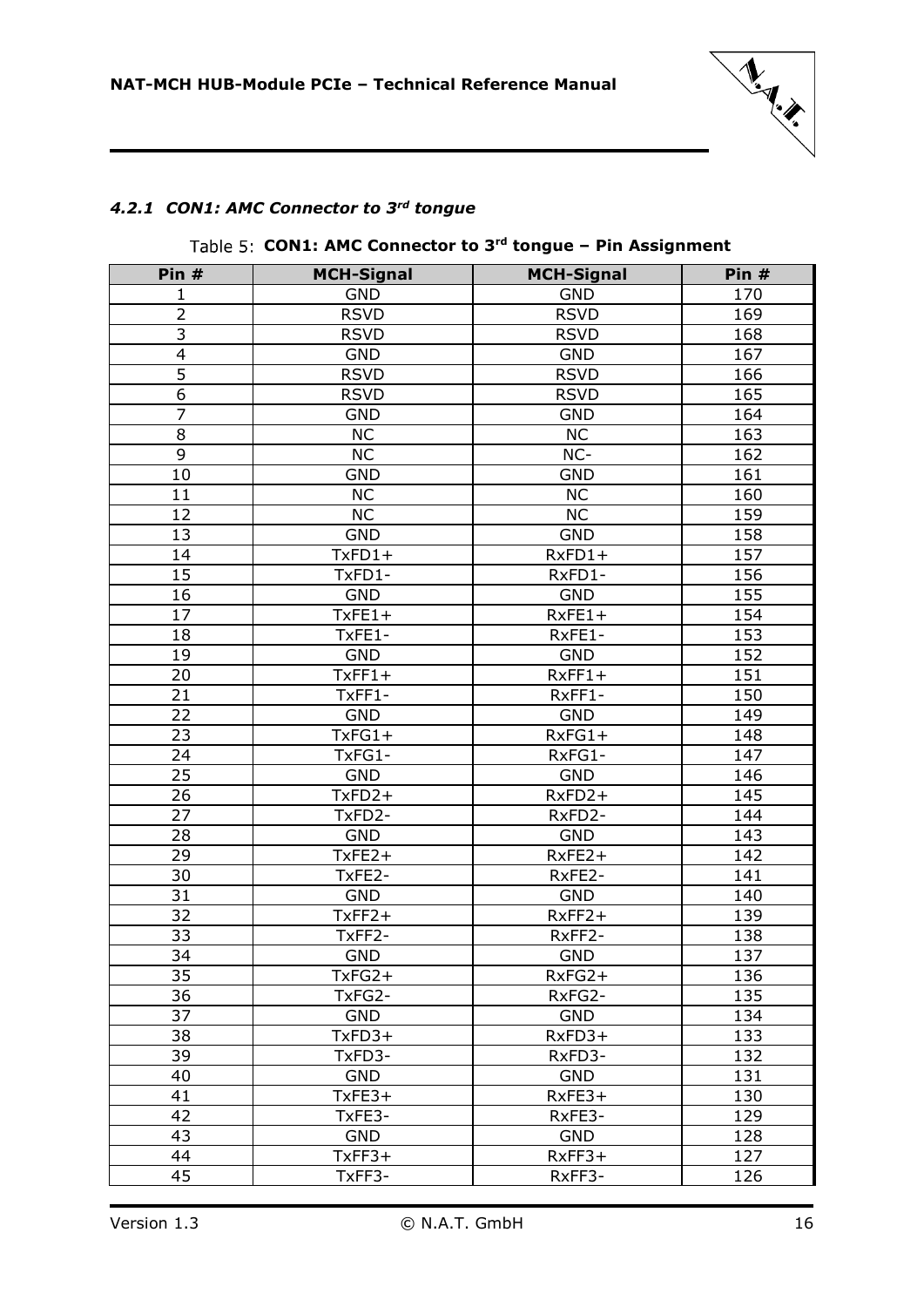

| Pin # | <b>MCH-Signal</b> | <b>MCH-Signal</b> | Pin # |
|-------|-------------------|-------------------|-------|
| 46    | <b>GND</b>        | <b>GND</b>        | 125   |
| 47    | $TxFG3+$          | $RxFG3+$          | 124   |
| 48    | $TxFG3+$          | RxFG3-            | 123   |
| 49    | <b>GND</b>        | <b>GND</b>        | 122   |
| 50    | TxFD4+            | $RxFD4+$          | 121   |
| 51    | TxFD4-            | RxFD4-            | 120   |
| 52    | <b>GND</b>        | <b>GND</b>        | 119   |
| 53    | $TxFE4+$          | $RxFE4+$          | 118   |
| 54    | TxFE4-            | RxFE4-            | 117   |
| 55    | <b>GND</b>        | <b>GND</b>        | 116   |
| 56    | $TxFF4+$          | $RxFF4+$          | 115   |
| 57    | TxFF4-            | RxFF4-            | 114   |
| 58    | <b>GND</b>        | <b>GND</b>        | 113   |
| 59    | $TxFG4+$          | $RxFG4+$          | 112   |
| 60    | TxFG4-            | RxFG4-            | 111   |
| 61    | <b>GND</b>        | <b>GND</b>        | 110   |
| 62    | $TxFD5+$          | RxFD5+            | 109   |
| 63    | TxFD5-            | RxFD5-            | 108   |
| 64    | <b>GND</b>        | <b>GND</b>        | 107   |
| 65    | $TxFE5+$          | $RxFE5+$          | 106   |
| 66    | TxFE5-            | RxFE5-            | 105   |
| 67    | <b>GND</b>        | <b>GND</b>        | 104   |
| 68    | $TxFF5+$          | $RxFF5+$          | 103   |
| 69    | TxFF5-            | RxFF5-            | 102   |
| 70    | <b>GND</b>        | <b>GND</b>        | 101   |
| 71    | $TxFG5+$          | $RxFG5+$          | 100   |
| 72    | TxFG5-            | RxFG5-            | 99    |
| 73    | <b>GND</b>        | <b>GND</b>        | 98    |
| 74    | TxFD6+            | RxFD6+            | 97    |
| 75    | TxFD6-            | RxFD6-            | 96    |
| 76    | <b>GND</b>        | <b>GND</b>        | 95    |
| 77    | TxFE6+            | RxFE6+            | 94    |
| 78    | TxFE6-            | RxFE6-            | 93    |
| 79    | <b>GND</b>        | <b>GND</b>        | 92    |
| 80    | $TxFF6+$          | $RxFF6+$          | 91    |
| 81    | $TxFF6+$          | RxFF6-            | 90    |
| 82    | <b>GND</b>        | <b>GND</b>        | 89    |
| 83    | TxFG6+            | RxFG6+            | 88    |
| 84    | TxFG6-            | RxFG6-            | 87    |
| 85    | <b>GND</b>        | <b>GND</b>        | 86    |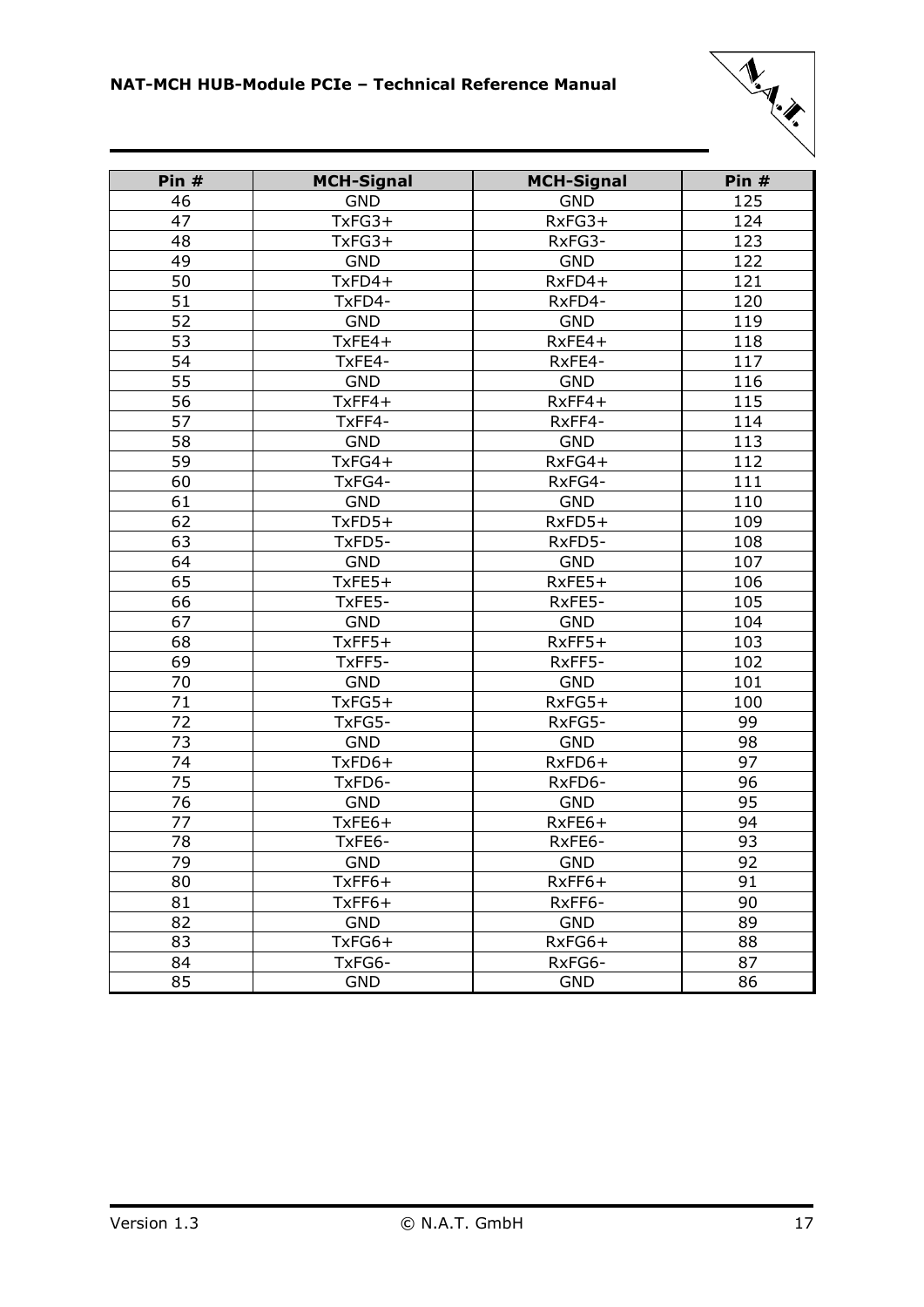

### <span id="page-17-1"></span><span id="page-17-0"></span>*4.2.2 CON2: AMC Connector to 4th tongue*

| Pin $#$        | <b>MCH-Signal</b> | <b>MCH-Signal</b> | Pin $#$ |
|----------------|-------------------|-------------------|---------|
| 1              | GND               | <b>GND</b>        | 170     |
| $\overline{2}$ | <b>RSVD</b>       | <b>RSVD</b>       | 169     |
| $\overline{3}$ | <b>RSVD</b>       | <b>RSVD</b>       | 168     |
| 4              | <b>GND</b>        | <b>GND</b>        | 167     |
| 5              | <b>RSVD</b>       | <b>RSVD</b>       | 166     |
| 6              | <b>RSVD</b>       | <b>RSVD</b>       | 165     |
| $\overline{7}$ | <b>GND</b>        | <b>GND</b>        | 164     |
| 8              | <b>NC</b>         | <b>NC</b>         | 163     |
| 9              | <b>NC</b>         | NC-               | 162     |
| 10             | <b>GND</b>        | <b>GND</b>        | 161     |
| 11             | <b>NC</b>         | <b>NC</b>         | 160     |
| 12             | <b>NC</b>         | <b>NC</b>         | 159     |
| 13             | <b>GND</b>        | <b>GND</b>        | 158     |
| 14             | TxFD7+            | RxFD7+            | 157     |
| 15             | TxFD7-            | RxFD7-            | 156     |
| 16             | <b>GND</b>        | <b>GND</b>        | 155     |
| 17             | $TxFE7+$          | RxFE7+            | 154     |
| 18             | TxFE7-            | RxFE7-            | 153     |
| 19             | <b>GND</b>        | <b>GND</b>        | 152     |
| 20             | $TxFF7+$          | RxFF7+            | 151     |
| 21             | TxFF7-            | RxFF7-            | 150     |
| 22             | <b>GND</b>        | <b>GND</b>        | 149     |
| 23             | TxFG7+            | $RxFG7+$          | 148     |
| 24             | TxFG7-            | RxFG7-            | 147     |
| 25             | <b>GND</b>        | <b>GND</b>        | 146     |
| 26             | TxFD8+            | RxFD8+            | 145     |
| 27             | TxFD8-            | RxFD8-            | 144     |
| 28             | <b>GND</b>        | <b>GND</b>        | 143     |
| 29             | TxFE8+            | $RxFE8+$          | 142     |
| 30             | TxFE8-            | RxFE8-            | 141     |
| 31             | <b>GND</b>        | <b>GND</b>        | 140     |
| 32             | TxFF8+            | RxFF8+            | 139     |
| 33             | TxFF8-            | RxFF8-            | 138     |
| 34             | GND               | <b>GND</b>        | 137     |
| 35             | TxFG8+            | $RxFG8+$          | 136     |
| 36             | TxFG8-            | RxFG8-            | 135     |
| 37             | <b>GND</b>        | <b>GND</b>        | 134     |
| 38             | TxFD9+            | RxFD9+            | 133     |
| 39             | TxFD9-            | RxFD9-            | 132     |
| 40             | <b>GND</b>        | <b>GND</b>        | 131     |
| 41             | TxFE9+            | RxFE9+            | 130     |
| 42             | TxFE9-            | RxFE9-            | 129     |
| 43             | <b>GND</b>        | <b>GND</b>        | 128     |
| 44             | $TxFF9+$          | RxFF9+            | 127     |
| 45             | TxFF9-            | RxFF9-            | 126     |

### **CON2: AMC Connector to 4th tongue – Pin Assignment**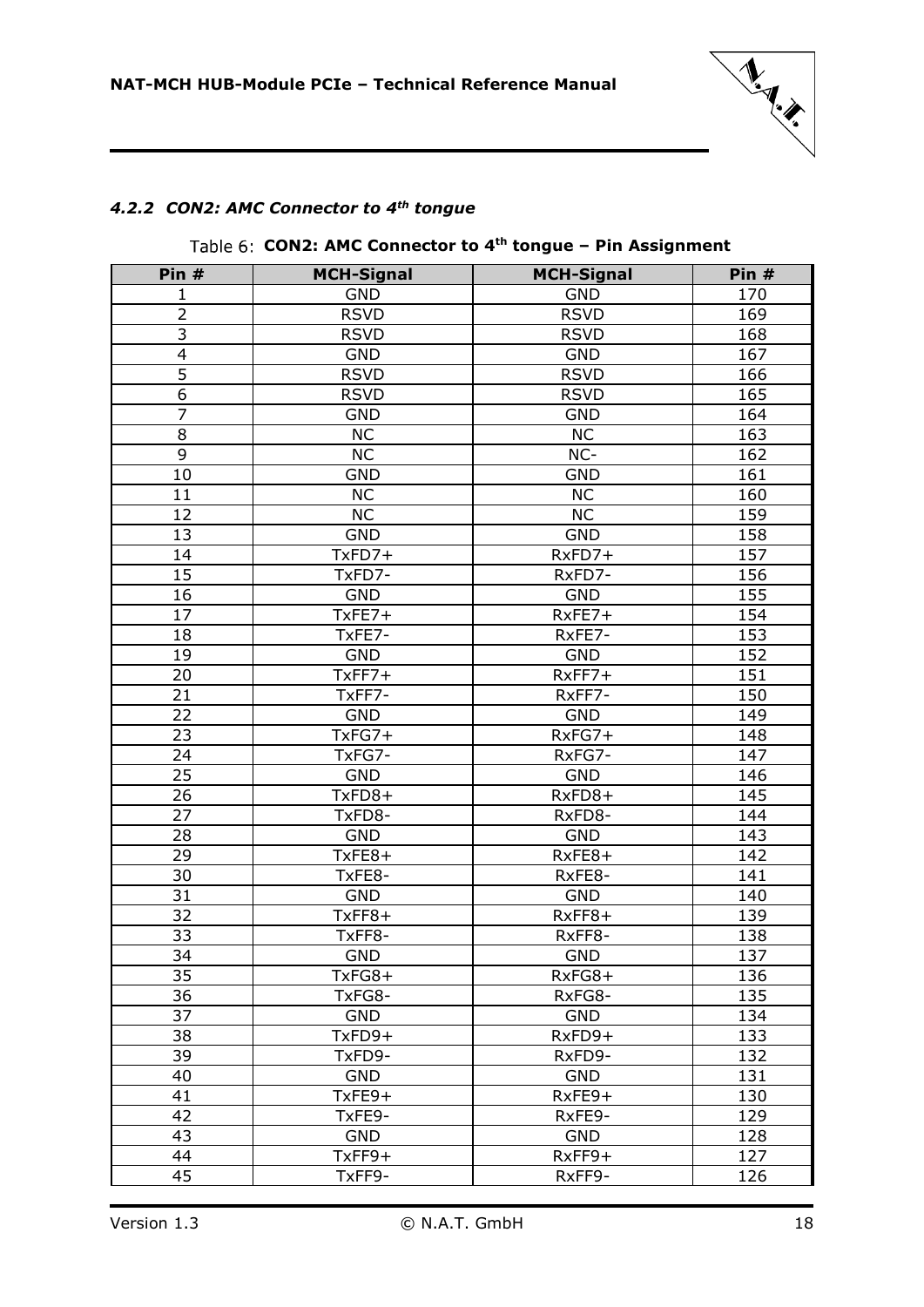

| Pin # | <b>MCH-Signal</b> | <b>MCH-Signal</b> | Pin # |
|-------|-------------------|-------------------|-------|
| 46    | <b>GND</b>        | <b>GND</b>        | 125   |
| 47    | TxFG9+            | RxFG9+            | 124   |
| 48    | TxFG9+            | RxFG9-            | 123   |
| 49    | <b>GND</b>        | <b>GND</b>        | 122   |
| 50    | $TxFD10+$         | RxFD10+           | 121   |
| 51    | TxFD10-           | RxFD10-           | 120   |
| 52    | <b>GND</b>        | <b>GND</b>        | 119   |
| 53    | TxFE10+           | $RxFE10+$         | 118   |
| 54    | <b>TxFE10-</b>    | RxFE10-           | 117   |
| 55    | <b>GND</b>        | <b>GND</b>        | 116   |
| 56    | TxFF10+           | $RxFF10+$         | 115   |
| 57    | <b>TxFF10-</b>    | RxFF10-           | 114   |
| 58    | <b>GND</b>        | <b>GND</b>        | 113   |
| 59    | TxFG10+           | RxFG10+           | 112   |
| 60    | <b>TxFG10-</b>    | RxFG10-           | 111   |
| 61    | <b>GND</b>        | <b>GND</b>        | 110   |
| 62    | $TxFD11+$         | RxFD5+            | 109   |
| 63    | TxFD11-           | RxFD5-            | 108   |
| 64    | <b>GND</b>        | <b>GND</b>        | 107   |
| 65    | $TxFE11+$         | $RxFE5+$          | 106   |
| 66    | <b>TxFE11-</b>    | RxFE5-            | 105   |
| 67    | <b>GND</b>        | <b>GND</b>        | 104   |
| 68    | $TxFF11+$         | $RxFF11+$         | 103   |
| 69    | <b>TxFF11-</b>    | RxFF11-           | 102   |
| 70    | <b>GND</b>        | <b>GND</b>        | 101   |
| 71    | $TxFG11+$         | $RxFG11+$         | 100   |
| 72    | TxFG11-           | RxFG11-           | 99    |
| 73    | <b>GND</b>        | <b>GND</b>        | 98    |
| 74    | $TxFD12+$         | RxFD12+           | 97    |
| 75    | TxFD12-           | RxFD12-           | 96    |
| 76    | <b>GND</b>        | <b>GND</b>        | 95    |
| 77    | $TxFE12+$         | $RxFE12+$         | 94    |
| 78    | <b>TxFE12-</b>    | RxFE12-           | 93    |
| 79    | GND               | GND               | 92    |
| 80    | $TxFF12+$         | $RxFF12+$         | 91    |
| 81    | $TxFF12+$         | RxFF12-           | 90    |
| 82    | <b>GND</b>        | <b>GND</b>        | 89    |
| 83    | $TxFG12+$         | RxFG12+           | 88    |
| 84    | <b>TxFG12-</b>    | RxFG12-           | 87    |
| 85    | <b>GND</b>        | <b>GND</b>        | 86    |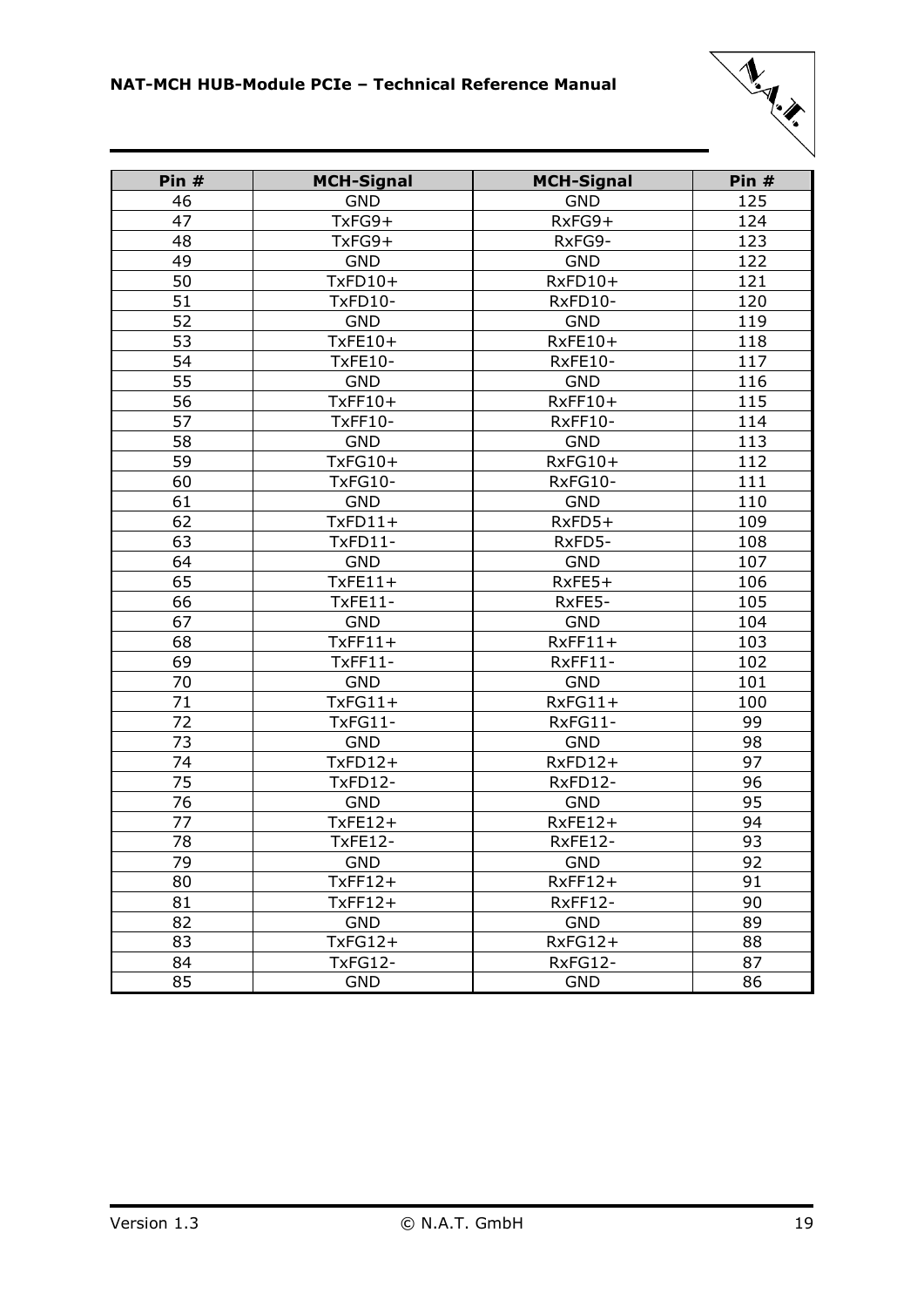

### <span id="page-19-2"></span><span id="page-19-0"></span>*4.2.3 CON3: Connector to NAT-MCH CLK/BASE-Module*

| Table 7: CON3: Connector to NAT-MCH CLK/BASE-Module |  |  |
|-----------------------------------------------------|--|--|
| - Pin Assignment                                    |  |  |

| Pin # | <b>Signal</b> | <b>Signal</b>    | Pin # |
|-------|---------------|------------------|-------|
|       | INT1          | INT <sub>2</sub> | 2     |
| 3     | <b>GND</b>    | <b>GND</b>       | 4     |
| 5     | <b>NC</b>     | <b>NC</b>        | 6     |
| 7     | <b>NC</b>     | <b>NC</b>        | 8     |
| 9     | $+12V$        | $+12V$           | 10    |
| 11    | $+12V$        | $+12V$           | 12    |
| 13    | PCIeCLK HUB P | <b>NC</b>        | 14    |
| 15    | PCIeCLK HUB_N | <b>SPICLK</b>    | 16    |
| 17    | <b>GND</b>    | <b>NC</b>        | 18    |
| 19    | <b>MOSI</b>   | <b>MISO</b>      | 20    |
| 21    | <b>GND</b>    | /SPISEL HUBPCB   | 22    |
| 23    | <b>SCL</b>    | <b>NC</b>        | 24    |
| 25    | <b>SDA</b>    | /RESET HUBPCB    | 26    |
| 27    | <b>GND</b>    | <b>GND</b>       | 28    |

CON3 connects to the **NAT-MCH CLK-Module**; on the **CLK-Module** these signals are routed via another connector to the **NAT-MCH BASE-Module**.

#### <span id="page-19-1"></span>*4.2.4 JP1: JTAG programming interface*

The JTAG programming interface is for development use only and not intended to be used by the customer.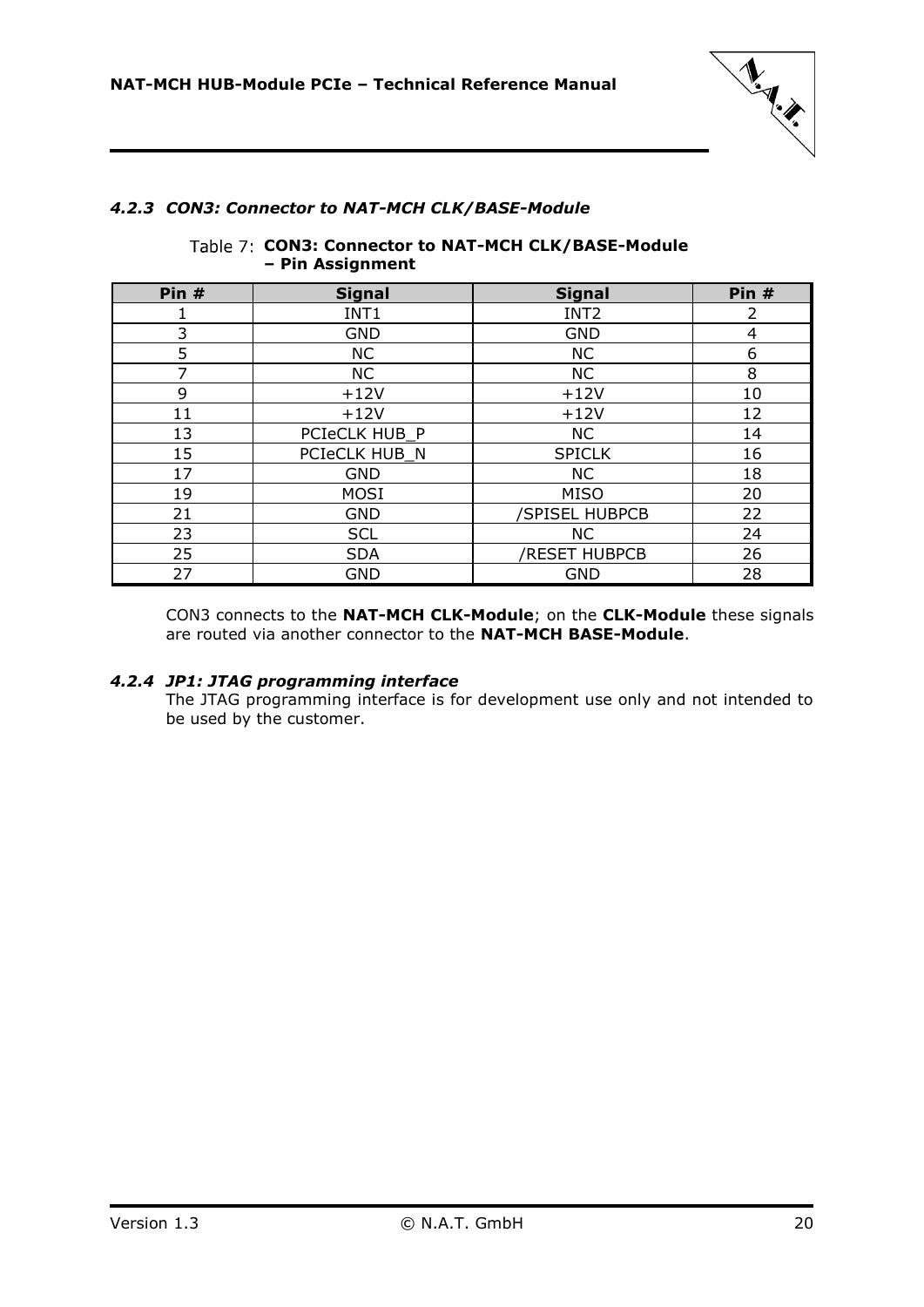

### <span id="page-20-0"></span>*4.2.5 J1: Connector to optional Root-Complex*

| Pin $#$        | <b>Signal</b>     | <b>Signal</b>  | Pin $#$        |
|----------------|-------------------|----------------|----------------|
|                | <b>UP-LNK CON</b> | <b>GND</b>     | 2              |
| 3              | <b>GND</b>        | RxFD-UP LNK P  | $\overline{4}$ |
| 5              | <b>GND</b>        | RxFD-UP_LNK_N  | 6              |
| $\overline{7}$ | TxFD-UP_LNK_P     | <b>GND</b>     | 8              |
| 9              | TxFD-UP_LNK_N     | <b>GND</b>     | 10             |
| 11             | <b>GND</b>        | RxFE-UP_LNK_P  | 12             |
| 13             | <b>GND</b>        | RxFE-UP LNK N  | 14             |
| 15             | TxFE-UP_LNK_P     | <b>GND</b>     | 16             |
| 17             | TxFE-UP LNK N     | <b>GND</b>     | 18             |
| 19             | <b>GND</b>        | RxFF-UP LNK P  | 20             |
| 21             | <b>GND</b>        | RxFF-UP LNK N  | 22             |
| 23             | TxFF-UP_LNK_P     | <b>GND</b>     | 24             |
| 25             | TxFF-UP_LNK_N     | <b>GND</b>     | 26             |
| 27             | <b>GND</b>        | RxFG-UP_LNK_P  | 28             |
| 29             | <b>GND</b>        | RxFG-UP_LNK_N  | 30             |
| 31             | TxFG-UP LNK P     | <b>GND</b>     | 32             |
| 33             | TxFG-UP_LNK_N     | <b>GND</b>     | 34             |
| 35             | <b>GND</b>        | RxCLK-UP_LNK_P | 36             |
| 37             | TxCLK-UP_LNK_P    | RxCLK-UP_LNK_N | 38             |
| 39             | TxCLK-UP LNK N    | <b>GND</b>     | 40             |

#### <span id="page-20-1"></span>**J1: Connector to optional Root-Complex – Pin Assignment**

Please note that the Root-Complex is optional and only available with the doublewidth **NAT-MCH BASE-Modules**.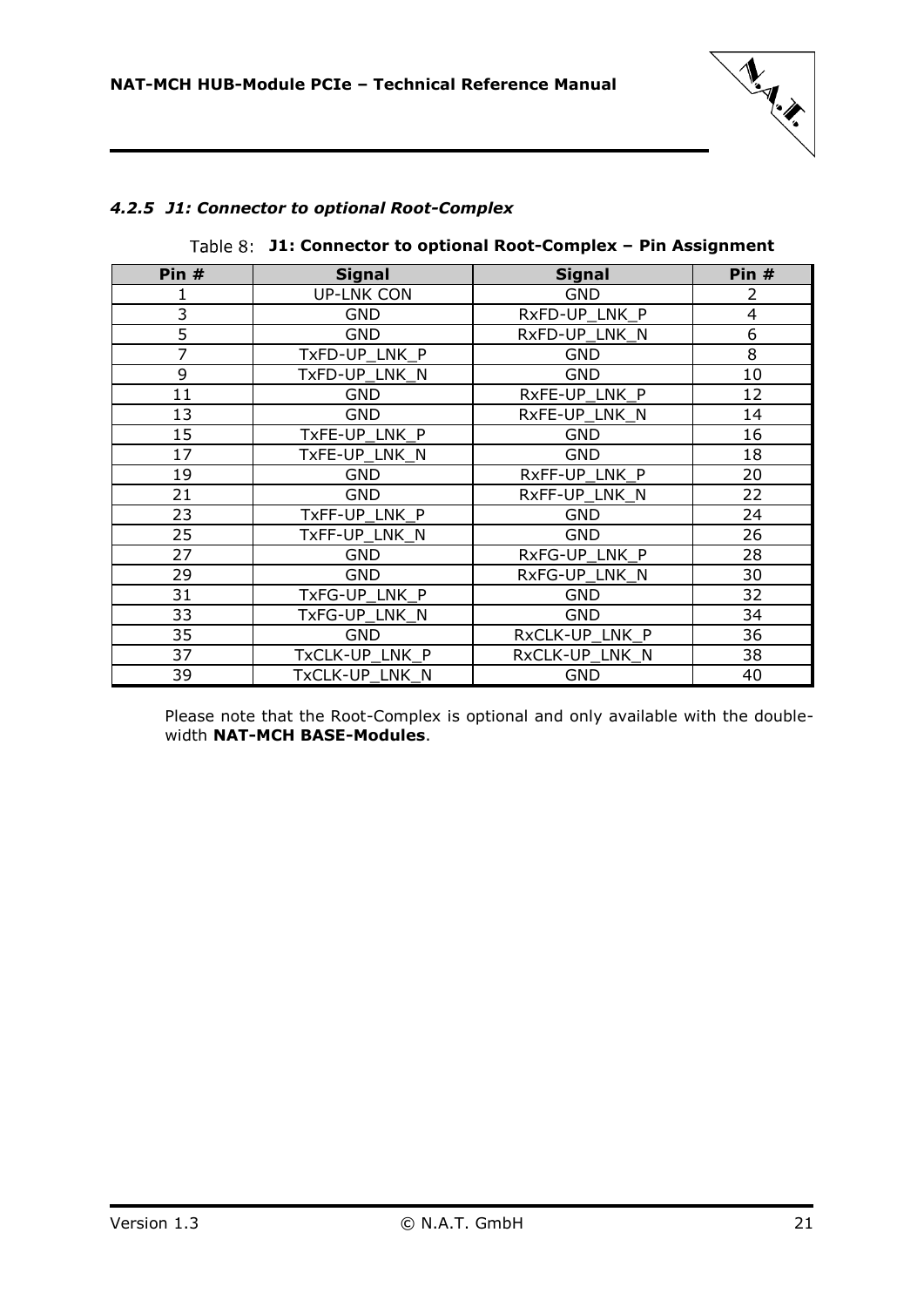

# <span id="page-21-0"></span>**5 Programming Notes**

### <span id="page-21-1"></span>*5.1 SPI Interface*

The SPI interface on the **NAT-MCH HUB-Module PCIe** can be connected in two different ways.

### <span id="page-21-2"></span>*5.1.1 SPI-Interface – Default mode*

In Default mode the SPI interface establishes a connection between the CPU on the **BASE-Module** and the Atmel microcontroller for maintenance purposes, e.g. microcontroller firmware update. At the same time the PCIe Switch PEX8748 is connected to the load PROM.

### <span id="page-21-3"></span>*5.1.2 SPI-Interface – Update mode*

In Update mode the SPI Bus connects the CPU on the **BASE-Module** with the load PROM. In this case data is read from or written to the PROM.

### <span id="page-21-4"></span>*5.2 I²C Interface*

The I²C interface is the main communication interface between the microcontroller and the CPU of the **NAT-MCH BASE-Module**. All communication is based on IPMI messages.

### <span id="page-21-5"></span>*5.3 Register*

A register interface is implemented in the Atmel microcontroller. With the help of this interface different functions can be controlled and various identification values can be read.

### <span id="page-21-6"></span>*5.3.1 Board Identifier Register*

The Board Identifier Register contains the Board ID that identifies the board as **NAT-MCH HUB-Module PCIe**.

<span id="page-21-7"></span>

| <b>Board Identifier - Address 0x00</b> |                 |  |  |  |  |  |  |  |
|----------------------------------------|-----------------|--|--|--|--|--|--|--|
| <b>Default value 0xb7</b>              |                 |  |  |  |  |  |  |  |
| <b>Bit</b>                             |                 |  |  |  |  |  |  |  |
| <b>Access</b>                          |                 |  |  |  |  |  |  |  |
| <b>Func</b>                            | <b>BOARD ID</b> |  |  |  |  |  |  |  |

### **Board Identifier Register**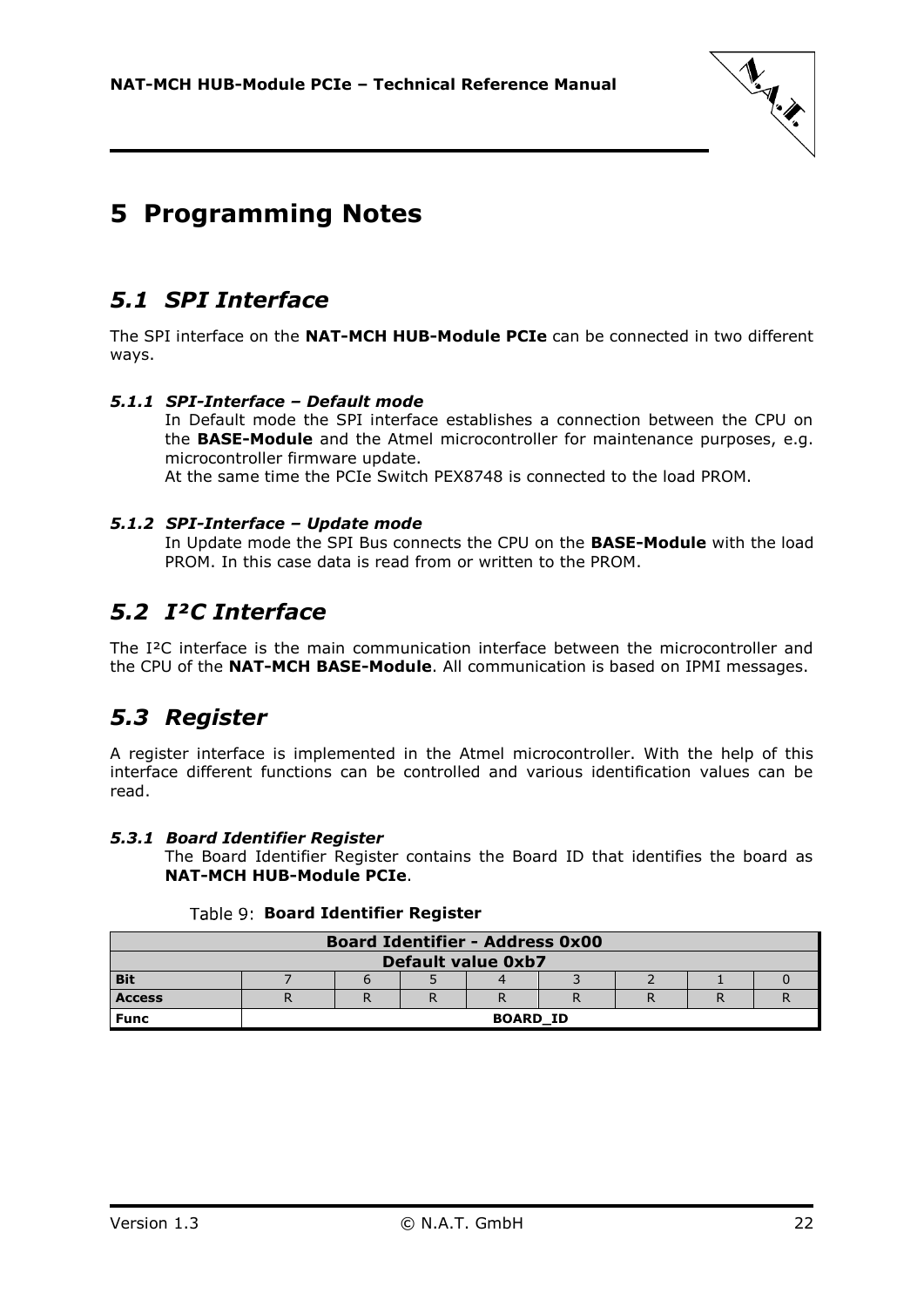

### <span id="page-22-0"></span>*5.3.2 PCB Revision Register*

The PCB Revision Register contains the revision code of the **NAT-MCH HUB-Module PCIe**.

#### Table 10: PCB Revision Register

<span id="page-22-2"></span>

| <b>PCB Revision - Address 0x01</b> |                |  |  |  |  |  |  |  |
|------------------------------------|----------------|--|--|--|--|--|--|--|
| <b>Default value 0x23</b>          |                |  |  |  |  |  |  |  |
| <b>Bit</b>                         |                |  |  |  |  |  |  |  |
| <b>Access</b>                      |                |  |  |  |  |  |  |  |
| <b>Func</b>                        | <b>PCB REV</b> |  |  |  |  |  |  |  |

#### <span id="page-22-1"></span>*5.3.3 Atmel Version*

The Atmel Version Register contains the revision of the firmware, which is running on the Atmel on the **NAT-MCH HUB-Module PCIe**.

#### **Table 11: Atmel Revision Register**

<span id="page-22-3"></span>

| <b>Atmel Version - Address 0x02</b> |  |                   |  |  |  |  |  |  |
|-------------------------------------|--|-------------------|--|--|--|--|--|--|
| <b>Default value 0x12</b>           |  |                   |  |  |  |  |  |  |
| <b>Bit</b>                          |  |                   |  |  |  |  |  |  |
| <b>Access</b>                       |  |                   |  |  |  |  |  |  |
| <b>Func</b>                         |  | <b>Atmel</b> vers |  |  |  |  |  |  |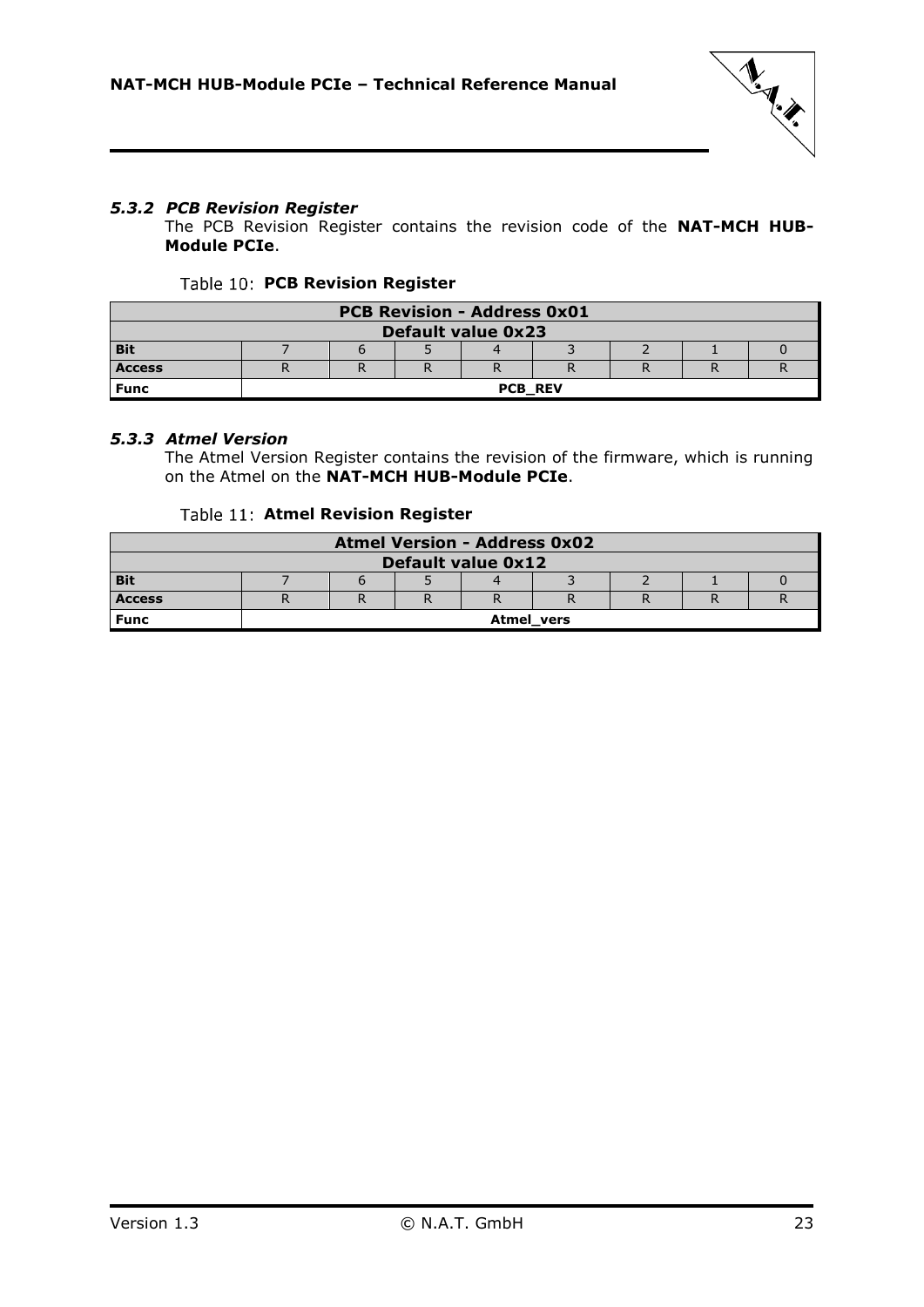

# <span id="page-23-0"></span>**6 Board Specification**

<span id="page-23-1"></span>

| <b>Power Consumption</b>     | $12V / 1.6A$ max.                                 |
|------------------------------|---------------------------------------------------|
|                              | (only NAT-MCH HUB-Module PCIe x48)                |
| <b>Operating Temperature</b> | $0^{\circ}$ C - +50°C with forced cooling         |
| <b>Storage Temperature</b>   | $-40^{\circ}$ C - $+85^{\circ}$ C                 |
| <b>Humidity</b>              | 10% - 90% rh non-condensing                       |
| <b>Standards compliance</b>  | PCI Express Base Specification Rev. 1.1           |
|                              | PICMG µTCA.0 Rev. 1.0                             |
|                              | PICMG AMC.0 Rev. 2.0                              |
|                              | PICMG AMC.1 Rev. 1.0                              |
|                              | PICMG SFP.0 Rev. 1.0 (System Fabric Plane Format) |
|                              | IPMI Specification v2.0 Rev. 1.0                  |

### Table 12: NAT-MCH HUB-Module PCIe Features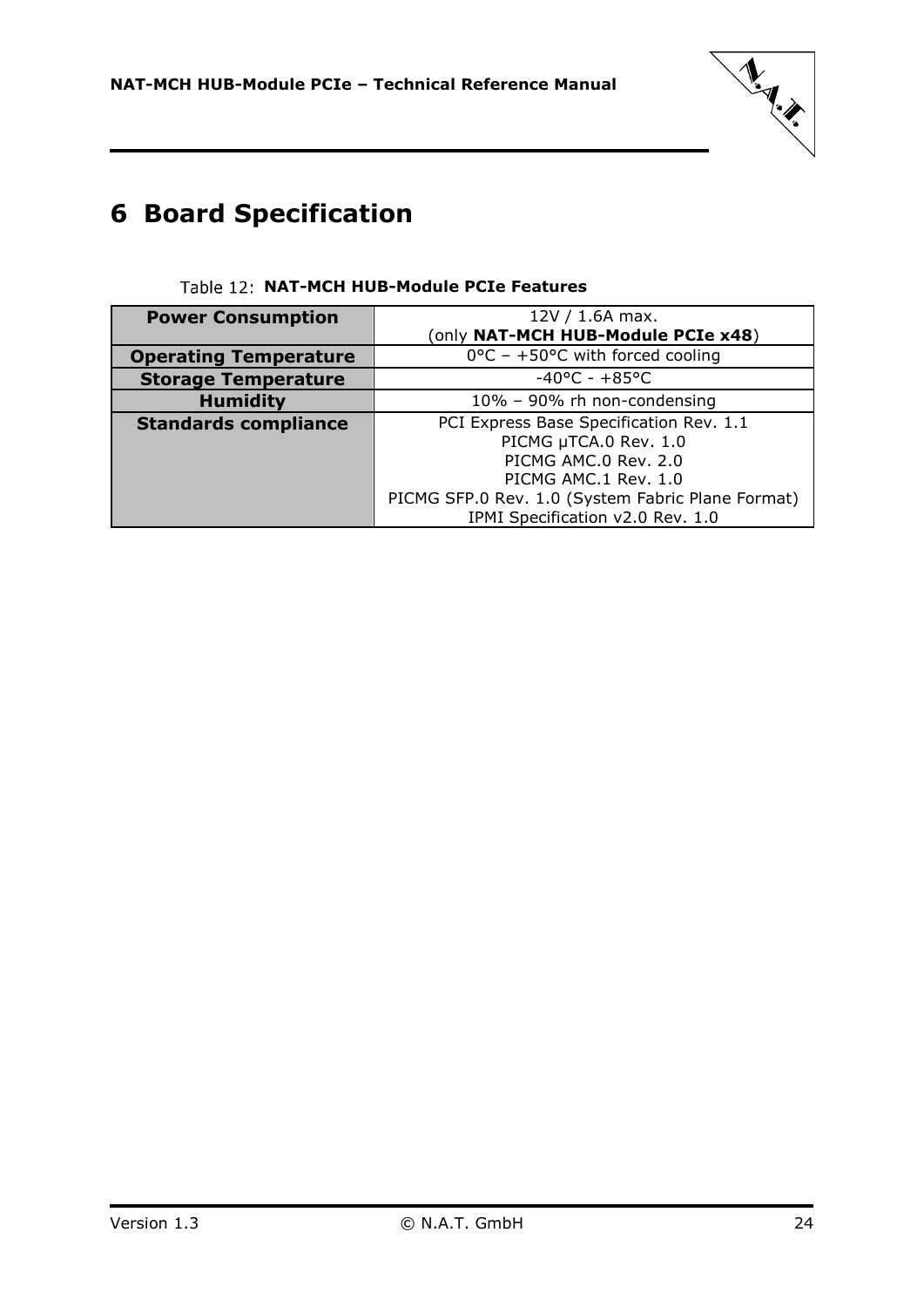

# <span id="page-24-0"></span>**7 Installation**

# <span id="page-24-1"></span>*7.1 Safety Note*

To ensure proper functioning of the **NAT-MCH HUB-Module PCIe** during its usual lifetime take refer to the safety note section of the **NAT-MCH BASE-Module** Technical Reference Manual before handling the board.

### <span id="page-24-2"></span>*7.2 Installation Prerequisites and Requirements*

### **IMPORTANT**

<span id="page-24-3"></span>Before powering up check this section for installation prerequisites and requirements!

### *7.2.1 Requirements*

The installation requires a **NAT-MCH BASE-Module** and a **NAT-MCH CLK-Module** where the **NAT-MCH HUB-Module PCIe** can be mechanically fixed on to. The **NAT-MCH HUB-Module PCIe** must be completely connected and joined to the complete PCB stack (**BASE-Module** and **CLK-Module**), before the **NAT-MCH** can be stacked into a MicroTCA backplane (as one device). For further requirements refer to the requirements section of the **NAT-MCH BASE-Module** Technical Reference Manual.

### <span id="page-24-4"></span>*7.2.2 Power supply*

The power supply for the **NAT-MCH HUB-Module PCIe** must meet the following specifications:

 +12 V / 1.6 A max. (**NAT-MCH HUB-Module PCIe x48** only – in addition to other PCBs of the **NAT-MCH**).

### <span id="page-24-5"></span>*7.2.3 Automatic Power Up*

Power ramping/monitoring and power up reset generation is done by the **NAT-MCH BASE-Module**

In the following situations the **NAT-MCH BASE-Module** will automatically be reset and proceed with a normal power up.

• The voltage sensor generates a reset, when +12 V voltage level drops below 8V.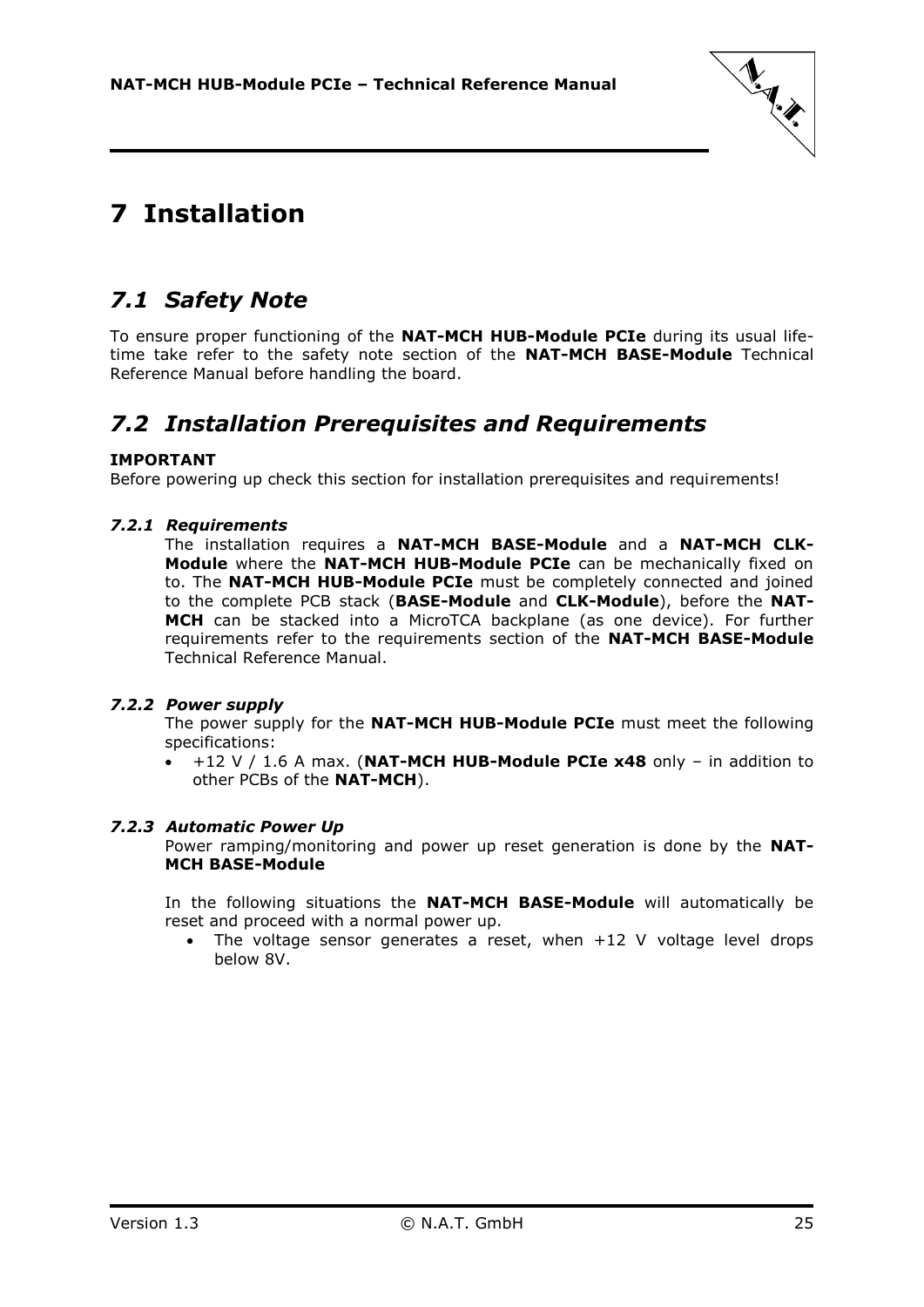

# <span id="page-25-0"></span>*7.3 Statement on Environmental Protection*

### <span id="page-25-1"></span>*7.3.1 Compliance to RoHS Directive*

Directive 2011/65/EU of the European Parliament and of the Council of 8 June 2011 on the "Restriction of the use of certain Hazardous Substances in Electrical and Electronic Equipment" (RoHS) predicts that all electrical and electronic equipment being put on the European market after June 30th, 2006 must contain lead, mercury, hexavalent chromium, polybrominated biphenyls (PBB) and polybrominated diphenyl ethers (PBDE) and cadmium in maximum concentration values of 0.1% respective 0.01% by weight in homogenous materials only.

As these hazardous substances are currently used with semiconductors, plastics (i.e. semiconductor packages, connectors) and soldering tin any hardware product is affected by the RoHS directive if it does not belong to one of the groups of products exempted from the RoHS directive.

Although many of hardware products of N.A.T. are exempted from the RoHS directive it is a declared policy of N.A.T. to provide all products fully compliant to the RoHS directive as soon as possible. For this purpose since January 31st, 2005 N.A.T. is requesting RoHS compliant deliveries from its suppliers. Special attention and care has been paid to the production cycle, so that wherever and whenever possible RoHS components are used with N.A.T. hardware products already.

### <span id="page-25-2"></span>*7.3.2 Compliance to WEEE Directive*

Directive 2012/19/EU of the European Commission on "Waste Electrical and Electronic Equipment" (WEEE) predicts that every manufacturer of electrical and electronical equipment which is put on the European market has to contribute to the reuse, recycling and other forms of recovery of such waste so as to reduce disposal. Moreover this directive refers to the Directive 2011/65/EU of the European Commission on the "Restriction of the use of certain Hazardous Substances in Electrical and Electronic Equipment" (RoHS).

Having its main focus on private persons and households using such electrical and electronic equipment the directive also affects business-to-business relationships. The directive is quite restrictive on how such waste of private persons and households has to be handled by the supplier/manufacturer, however, it allows a greater flexibility in business-to-business relationships. This pays tribute to the fact with industrial use electrical and electronical products are commonly integrated into larger and more complex environments or systems that cannot easily be split up again when it comes to their disposal at the end of their life cycles.

As N.A.T. products are solely sold to industrial customers, by special arrangement at time of purchase the customer agreed to take the responsibility for a WEEE compliant disposal of the used N.A.T. product. Moreover, all N.A.T. products are marked according to the directive with a crossed out bin to indicate that these products within the European Community must not be disposed with regular waste.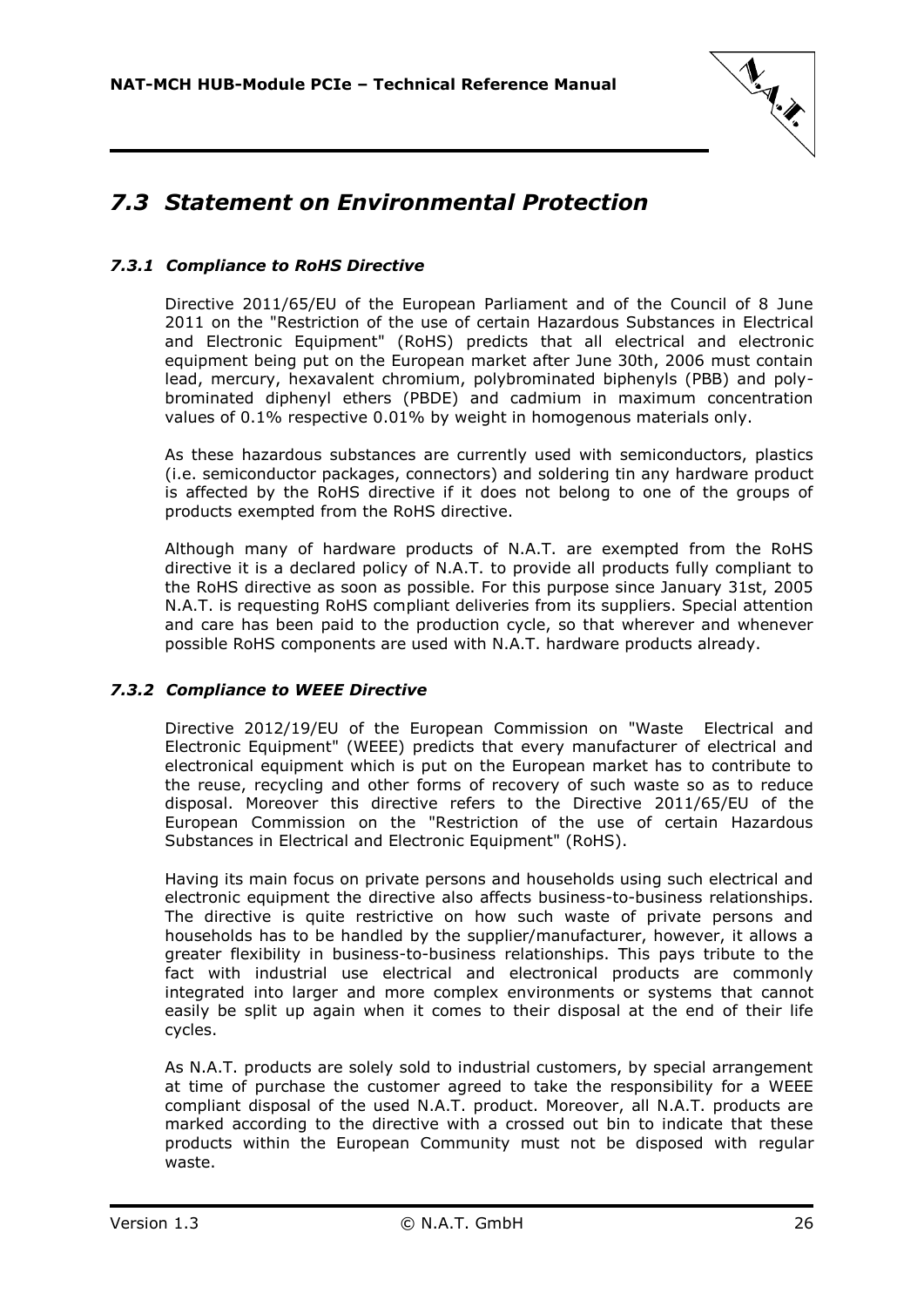

If you have any questions on the policy of N.A.T. regarding the Directive 2011/65/EU of the European Parliament and of the Council of 8 June 2011 on the "Restriction of the use of certain Hazardous Substances in Electrical and Electronic Equipment" (RoHS) or the Directive 2012/19/EU of the European Commission on "Waste Electrical and Electronic Equipment" (WEEE) please contact N.A.T. by phone or e-mail.

### <span id="page-26-0"></span>*7.3.3 Compliance to CE Directive*

Compliance to the CE directive is declared. A 'CE' sign can be found on the PCB.

### <span id="page-26-1"></span>*7.3.4 Product Safety*

The board complies with EN60950 and UL1950.

### <span id="page-26-2"></span>*7.3.5 Compliance to REACH*

The REACH EU regulation (Regulation (EC) No 1907/2006) is known to N.A.T. GmbH. N.A.T. did not receive information from their European suppliers of substances of very high concern of the ECHA candidate list. Article 7(2) of REACH is notable as no substances are intentionally being released by NAT products and as no hazardous substances are contained. Information remains in effect or will be otherwise stated immediately to our customers.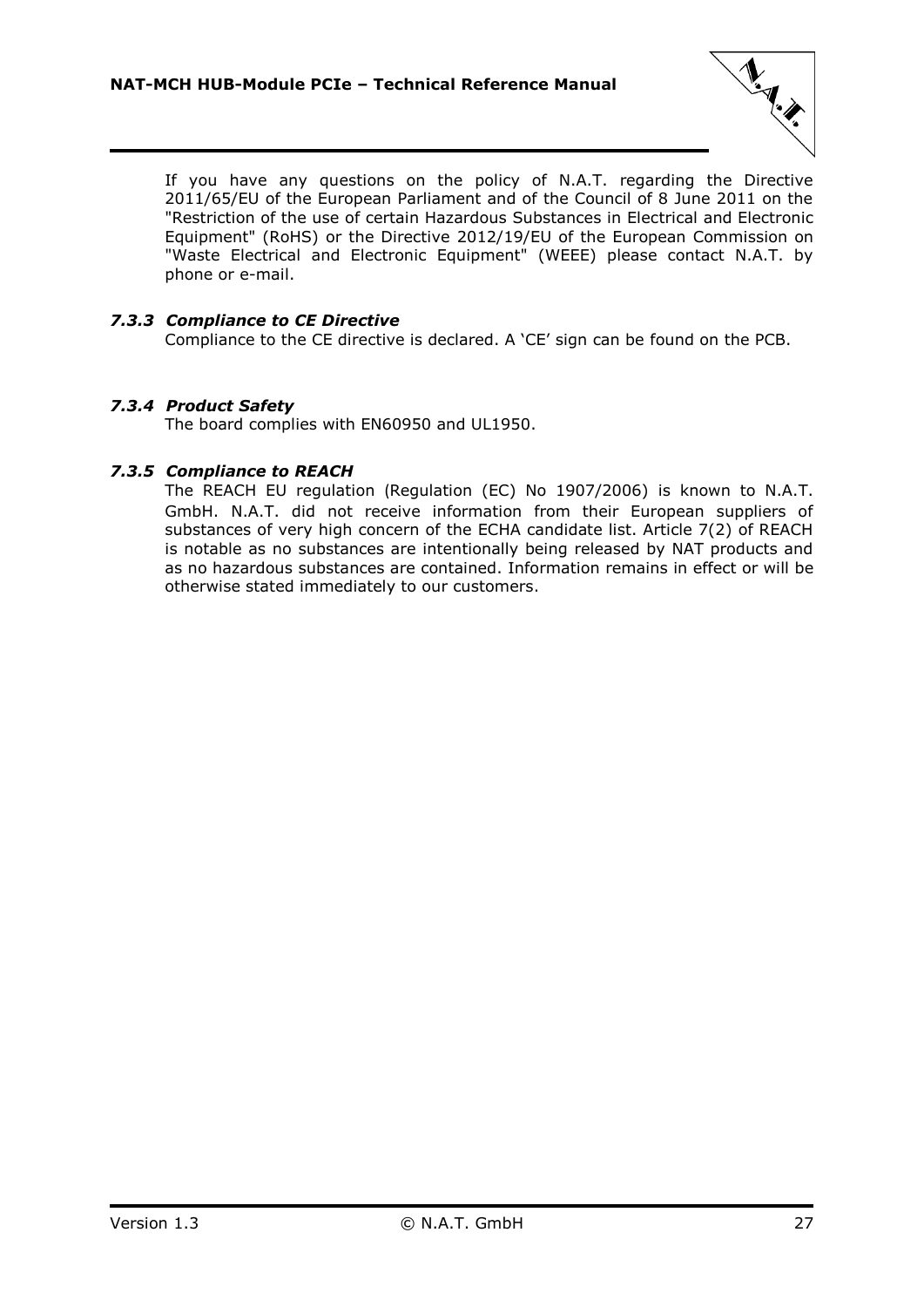

# <span id="page-27-0"></span>**8 Known Bugs / Restrictions**

none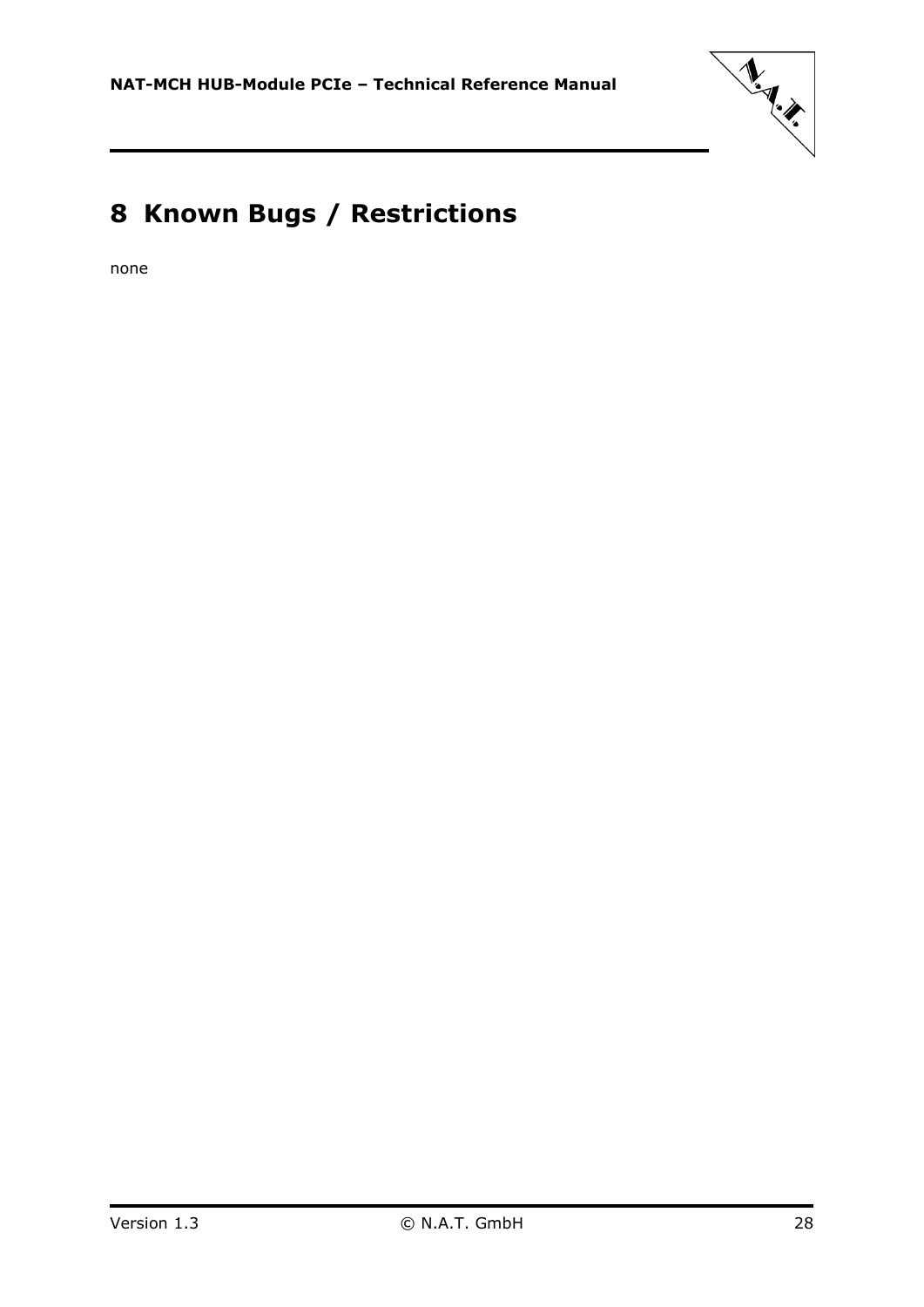

# <span id="page-28-0"></span>**Appendix A: Reference Documentation**

[1] ExpressLane PEX\_8748-BA 48-Lane, 12-Port PCI Express Gen 3 Multi-Root Switch Data Book v0.85 02Mar11